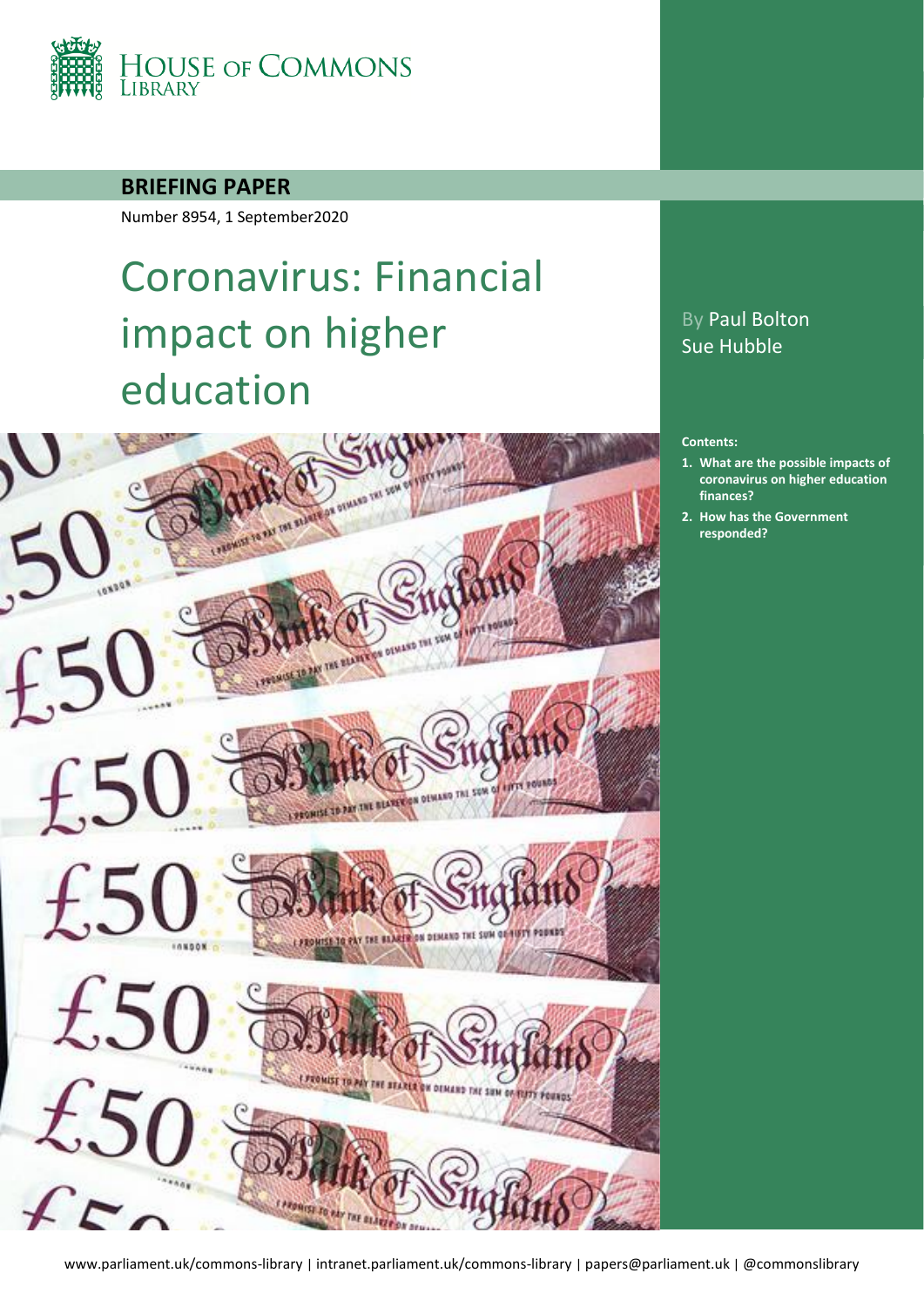# **Contents**

|     | Summary                                                                    |    |  |  |
|-----|----------------------------------------------------------------------------|----|--|--|
| 1.  | What are the possible impacts of coronavirus on higher education finances? | 5  |  |  |
| 1.1 | What financial state was the sector in before coronavirus?                 | 5  |  |  |
| 1.2 | Why the focus on international (non-EU) students?                          | 7  |  |  |
|     | International student numbers                                              |    |  |  |
|     | Income from international students                                         | 8  |  |  |
| 1.3 | Possible impacts of the loss of international students                     | 9  |  |  |
| 1.4 | What are the prospects for international students in 2020?                 | 12 |  |  |
| 1.5 | Home student numbers in 2020                                               | 13 |  |  |
| 2.  | How has the Government responded?                                          | 14 |  |  |
| 2.1 | Government support package for universities and students                   | 14 |  |  |
| 2.2 | Support package for research                                               | 17 |  |  |
| 2.3 | R&D Roadmap                                                                | 19 |  |  |
| 2.4 | Changes to A-level grading and removal of student number cap               | 19 |  |  |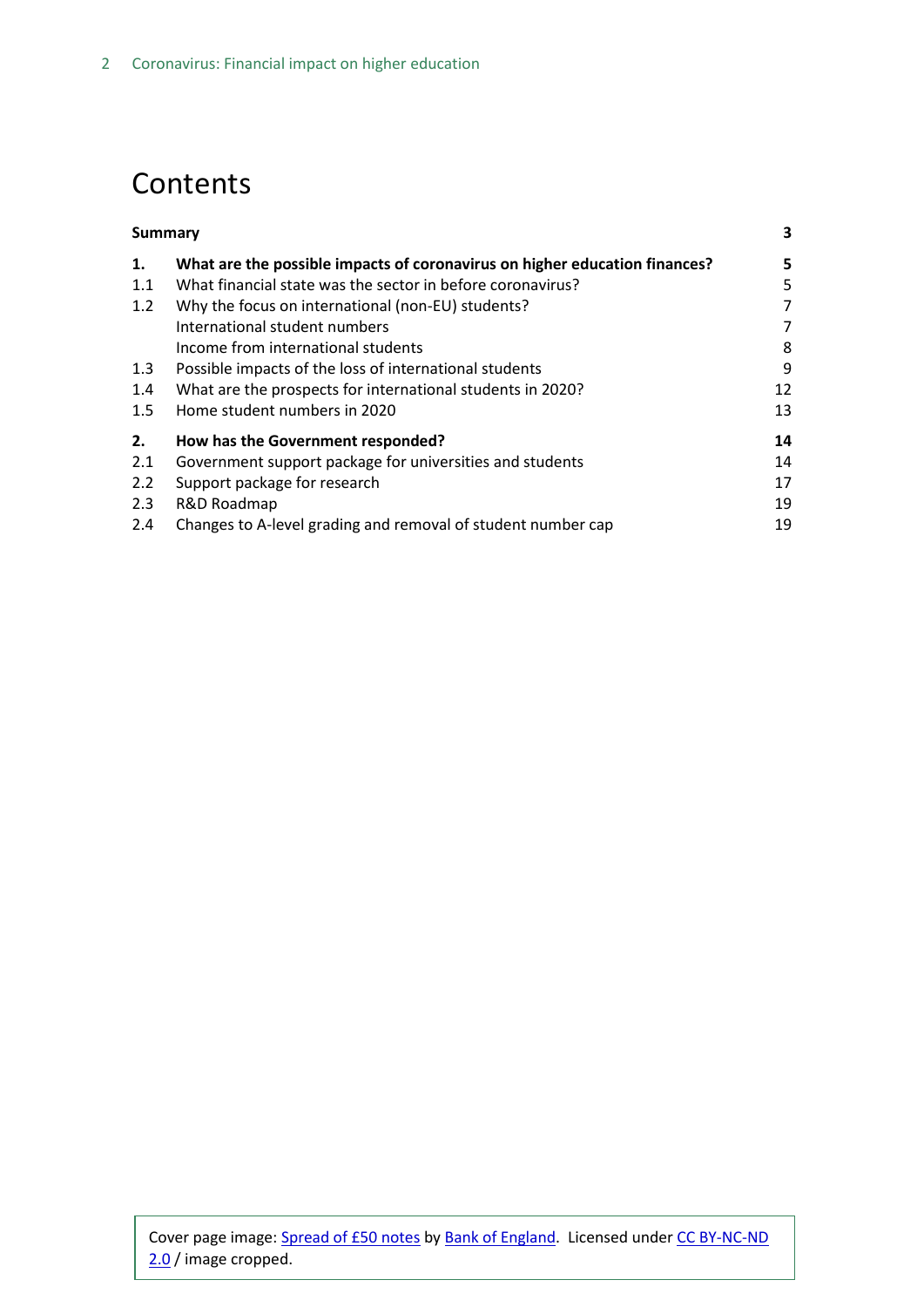# <span id="page-2-0"></span>Summary

Since the start of the coronavirus pandemic there have been concerns about the financial impact on universities. Much of this has focussed on the potential **loss of international students**, but there could also be losses in income from **lower home student numbers**, a **drop in research work** and **less revenue from accommodation, catering and conferencing**.

In 2018/19 the total income of the higher education sector across the UK was **£40.5 billion and total expenditure was £39.1 billion** - this provided a **surplus of £1.4 billion or 3.4% of income**. This excludes £4.9 billion of 'costs' due to a pension accounting adjustment.

The latest (April 2019) assessment of the sector in England by the Office for Students (OfS) found that overall the financial health was '**reasonable**'. There was, however, **considerable variation between providers** and some had 'ambitious' assumptions about growth in student numbers.

Much of the focus of the financial impact of the pandemic on university finances has been on the **loss of international (non-EU) students**. International students' fees provide a large and increasing share of providers' total income and universities gain a **surplus or 'profit' on teaching international students**. This surplus helps to fund important 'loss making' activities such as research. This '**cross subsidisation'** can also provide flexibility to support STEM teaching, investment in facilities and widening participation activities

In 2018/19 **fee income from non-EU students in the UK was £5.8 billion or 14.4%** of the total income of all UK universities

In 2018/19 teaching of overseas students generated an estimated **surplus of £1.7 billion or 43% in England and Northern Ireland combined**. Research income was £3.9 billion less than cost; a deficit of (44%) of income.

In recent years **home student numbers have remained static** and the **only growth in overall student numbers has been driven by international students**. The UK higher education sector had almost **350,000 international students in 2018/19 or 14% of the 2.4 million students at UK universities**. **China is by far the largest source of international students with just over 120,000 in 2018/19.**

On 10 April Universities UK sent [a paper](https://universitiesuk.ac.uk/news/Documents/uuk_achieving-stability-higher-education-april-2020.pdf) to the Government outlining the financial risks faced by the higher education sector and asked for a **£2 billion package of support.** On 4 May the Government responded to the sector's calls for a bailout and announced a **[support package](https://www.gov.uk/government/news/government-support-package-for-universities-and-students) [for universities and students](https://www.gov.uk/government/news/government-support-package-for-universities-and-students)**. The package included temporary student numbers controls and an additional 10,000 student places – the **package did not include any additional funding,** but it brought forward £100 million of funding for research and £2.6 billion of tuition fee payments.

On 27 June the Government announced a **support package for university research**. This had two elements; £280 million in additional funding for publicly supported projects that are due to end in 2020/21 and a mixture of grants and loans to cover the majority of lost income from international students and therefore support non-publicly funded research. Alongside the package for research funding the Government also announced plans to develop a **restructuring regime for institutions at risk of closure.**

On 1 July the Government published it[s R&D Roadmap.](https://www.gov.uk/government/news/government-fires-up-rd-across-the-country-to-cement-the-uk-as-science-superpower) Although not limited to universities or financial support it contained several measures which were aimed at supporting the sector including restating the commitment to increase UK spending on R&D to 2.4% by 2027 and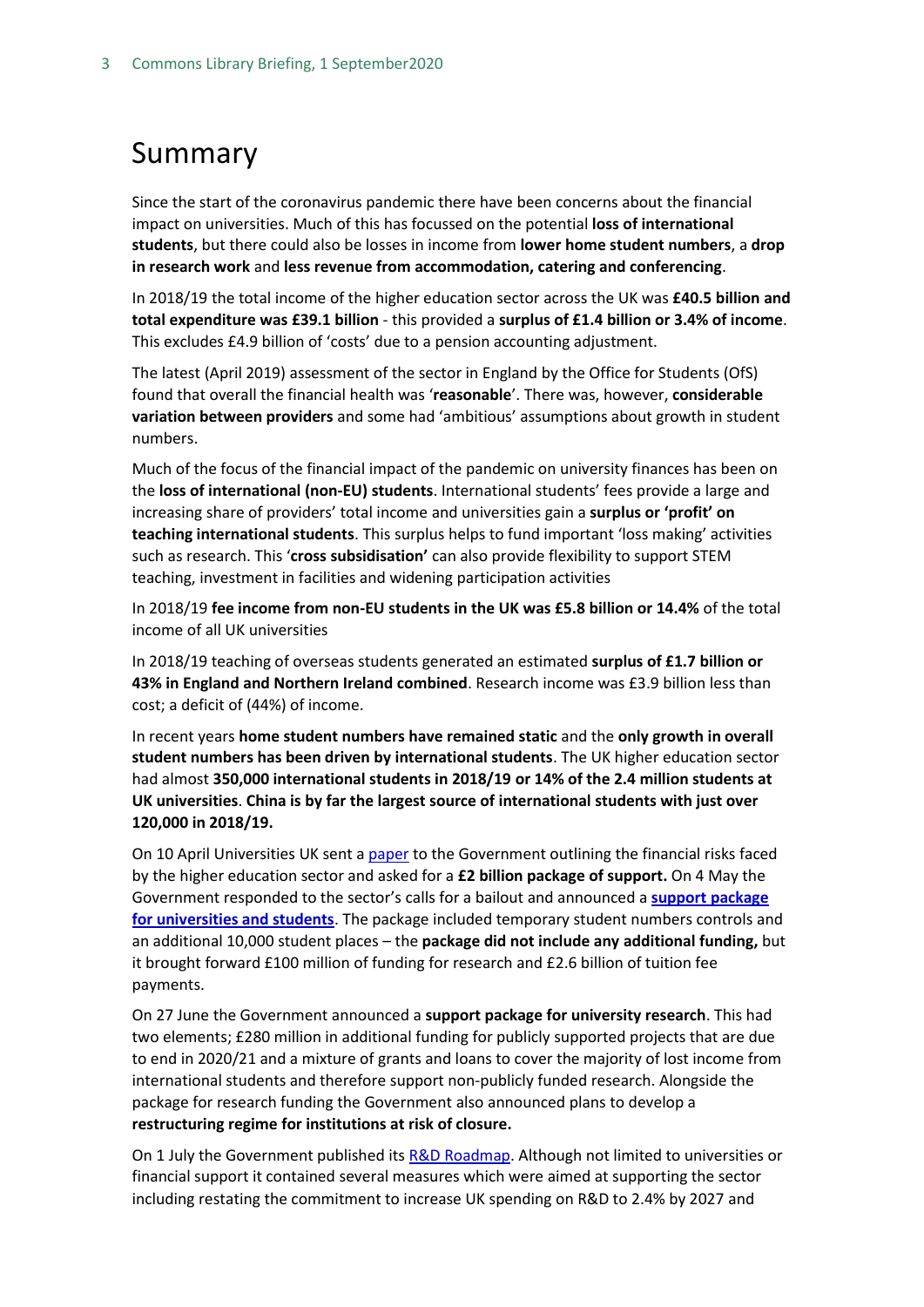increasing public funding for R&D to £22 billion per year by 2024/25. It announced £300 million would be brought forward to upgrade infrastructure through the World Class Labs.

On 17 August the Government **removed the temporary student number controls** in response to the U-turn on A-Level grades which resulted in more students receiving higher grades. This has led to concern that some less prestigious universities might see substantial drops in new students which could put them into financial difficulties.

A recent [report](https://www.ifs.org.uk/publications/14919) from the Institute for Fiscal Studies (IFS) modelled the overall long-run **losses from all aspects of the pandemic at £11 billion**. The report stated that the Covid-19 crisis posed a **significant financial risk** to the UK higher education sector and it said that 13 universities would end up with 'negative reserves' and would be at risk of insolvency without a bailout.

This paper mostly refers to the situation in the English higher education sector, however some of the statistics used are UK wide and some aspects such as the provisions on research funding cover the whole of the UK.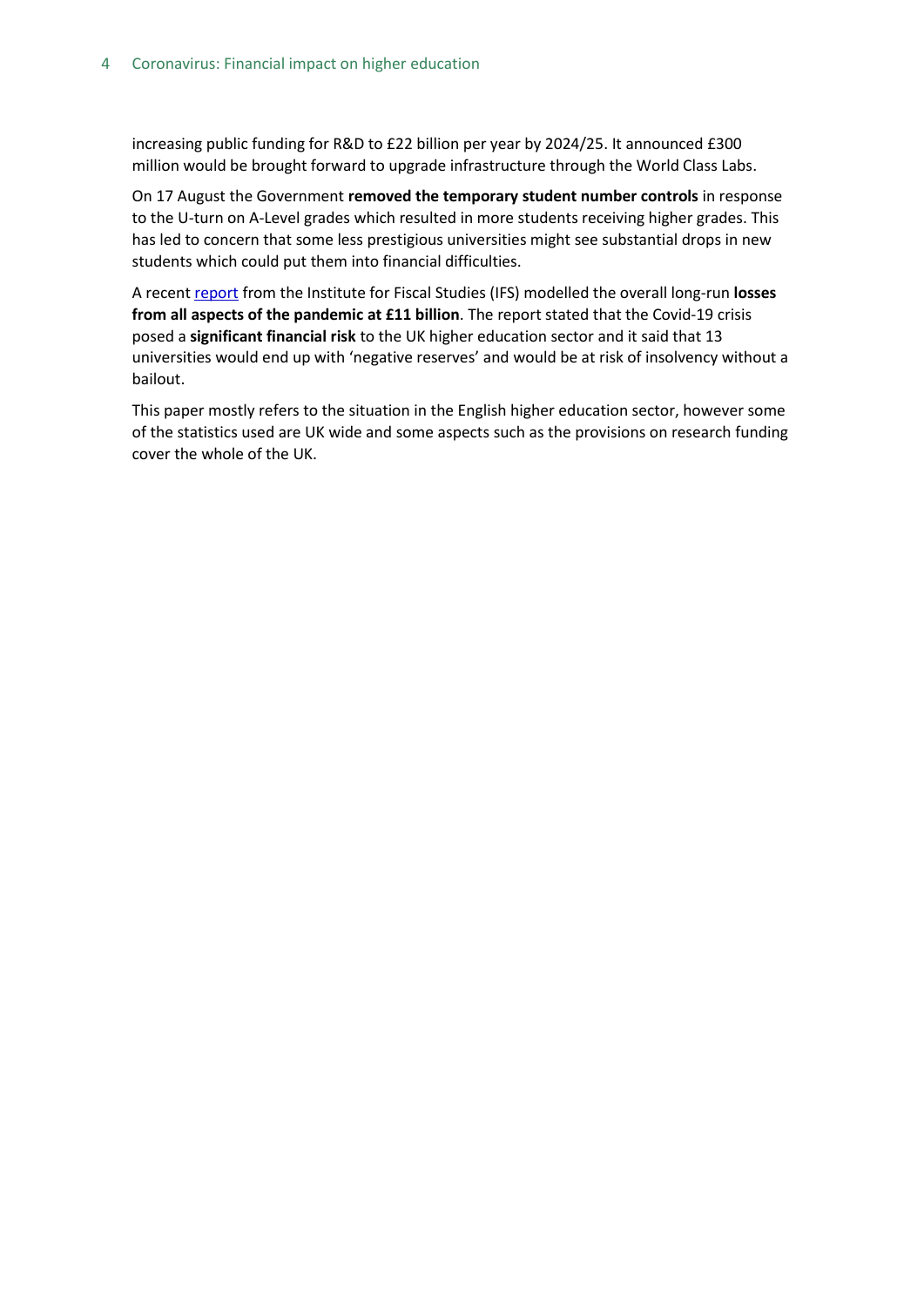# <span id="page-4-0"></span>1. What are the possible impacts of coronavirus on higher education finances?

# <span id="page-4-1"></span>1.1 What financial state was the sector in before coronavirus?

#### **Box 1: 2018-19 finance data**

Finance data for 2018-19 is the most recent for the sector. It is, however, affected to a great degree by a one-off accounting adjustment made for **pension costs**. The Higher Education Statistics Agency said:<sup>1</sup>

A high proportion of HE providers saw a deficit for the 2018/19 year. Many of these are due to a significant pension accounting adjustment (a non-cash expense) in this year, following the 2017 valuation of the Universities Superannuation Scheme (USS). This expense is not a typical annual operating expense for these providers and therefore not reflective of their underlying financial operating performance in 2018/19.

The total 'cost' of the pension adjustment in 2018/19 across all UK universities was **£4.9 billion**. As this is not an ongoing cost which affects the day-today operation of a university it means that comparing total costs to total income in 2018-19 is not particularly meaningful. The section below therefore removes the total value of this accounting adjustment from expenditure.

In **2018/19 total income of the sector was £40.5 billion and total expenditure was £39.1 billion**. This provided a **surplus of £1.4 billion or 3.4% of income**. This excludes £4.9 billion of 'costs' due to a pension accounting adjustment (see Box 1 above).

There was **much variation** between institutions as shown in the following chart. **47 out of 178 providers had a deficit** and **15 of these were more than 5%**. 64 had a surplus more than 5% and 13 a surplus of more than 10%.<sup>2</sup>

<sup>&</sup>lt;sup>1</sup> HESA, [Higher Education Provider Data: Finance](https://www.hesa.ac.uk/data-and-analysis/finances)

<sup>2</sup> HESA, [Higher Education Provider Data: Finance](https://www.hesa.ac.uk/data-and-analysis/finances) (Tables 1 and 8)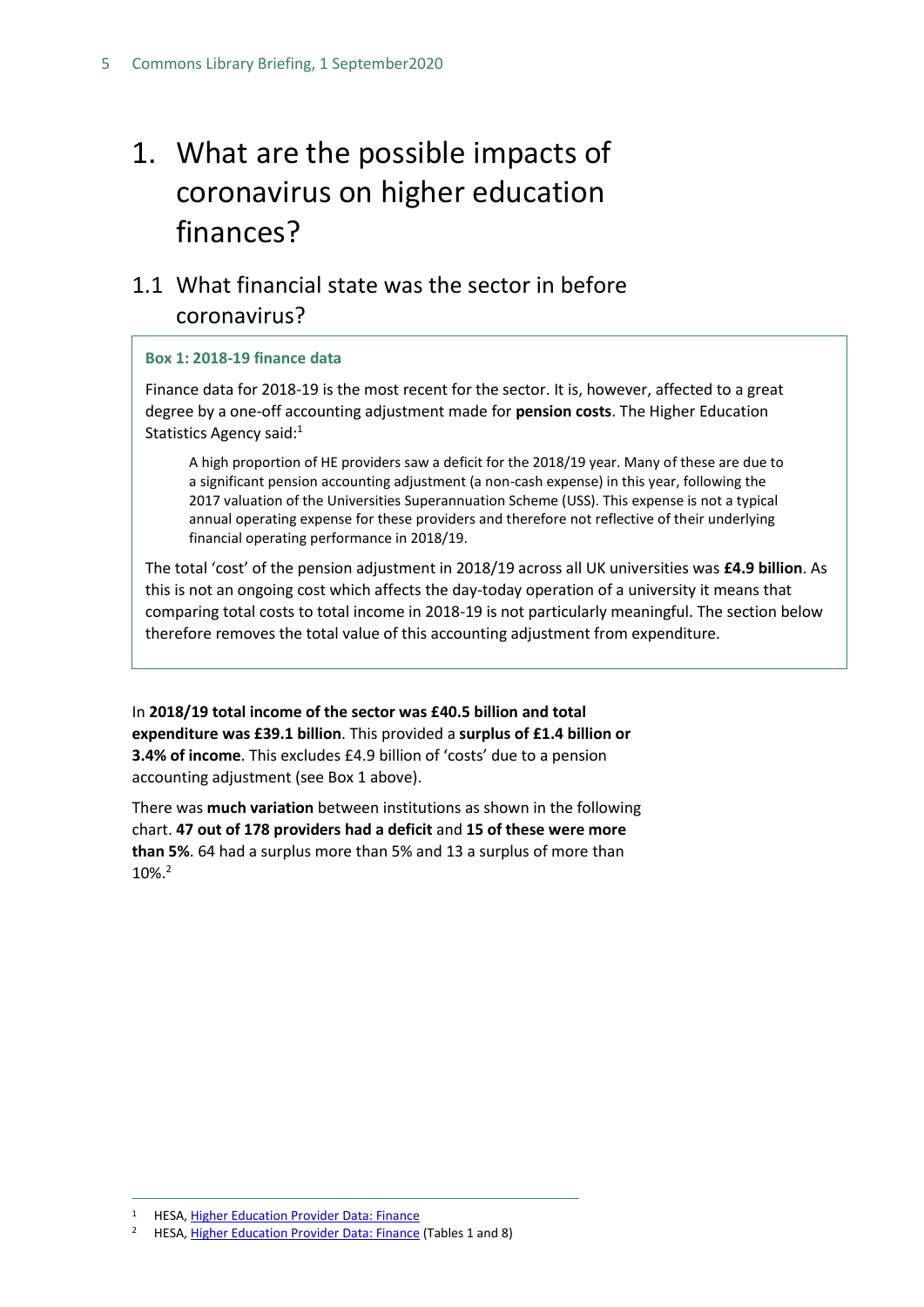

Source: HESA, [Higher Education Provider Data: Finance](https://www.hesa.ac.uk/data-and-analysis/finances) (Table 1)

The **largest source of income across the sector in 2018/19 was tuition fees and education contracts at 49%**, followed by research grants and contracts (16%) funding body grants (13%), 'other income' (19%), residences and catering (6%) and investments and endowments (3%). 3

The briefing pape[r Higher education finance statistics](https://commonslibrary.parliament.uk/research-briefings/sn05440/) gives more detail and long term trends up to 2017/18.

The latest assessment by the Office for Students (OfS) of the financial health of the sector in England was published in April 2019 so it takes no account of the coronavirus pandemic. 4 It found that the overall **financial health of the sector was 'reasonable'**. There was, however, **considerable variation** between providers. The OfS forecasts are generally for a weakening of financial performance over the coming year, with some improvement in following years. This improvement is in part due to some **'ambitious' assumptions about growth in student numbers**.

The majority of these providers are not reliant on such projected growth to ensure their financial viability and sustainability, but they may need to reduce their projected costs if their student recruitment ambitions are not met.

In April 2020 **the OfS said that the sector faced several uncertainties including the UK's future relationship with the EU and possible changes to higher education policy and funding following the review of post-18 education**. Universities face cost pressures, particularly from pension scheme valuations and from the continuing short- term fall in the number of 18 year olds in the UK:

In light of the uncertainties and challenges they face in the foreseeable future, providers will need to re-assess their financial

<sup>3</sup> HESA, [Higher Education Provider Data: Finance](https://www.hesa.ac.uk/data-and-analysis/finances) (Tables 1 and 7)

<sup>4</sup> OfS, *[Financial sustainability of higher education providers in England](https://www.officeforstudents.org.uk/publications/financial-sustainability-of-higher-education-providers-in-england/)* (April 2019)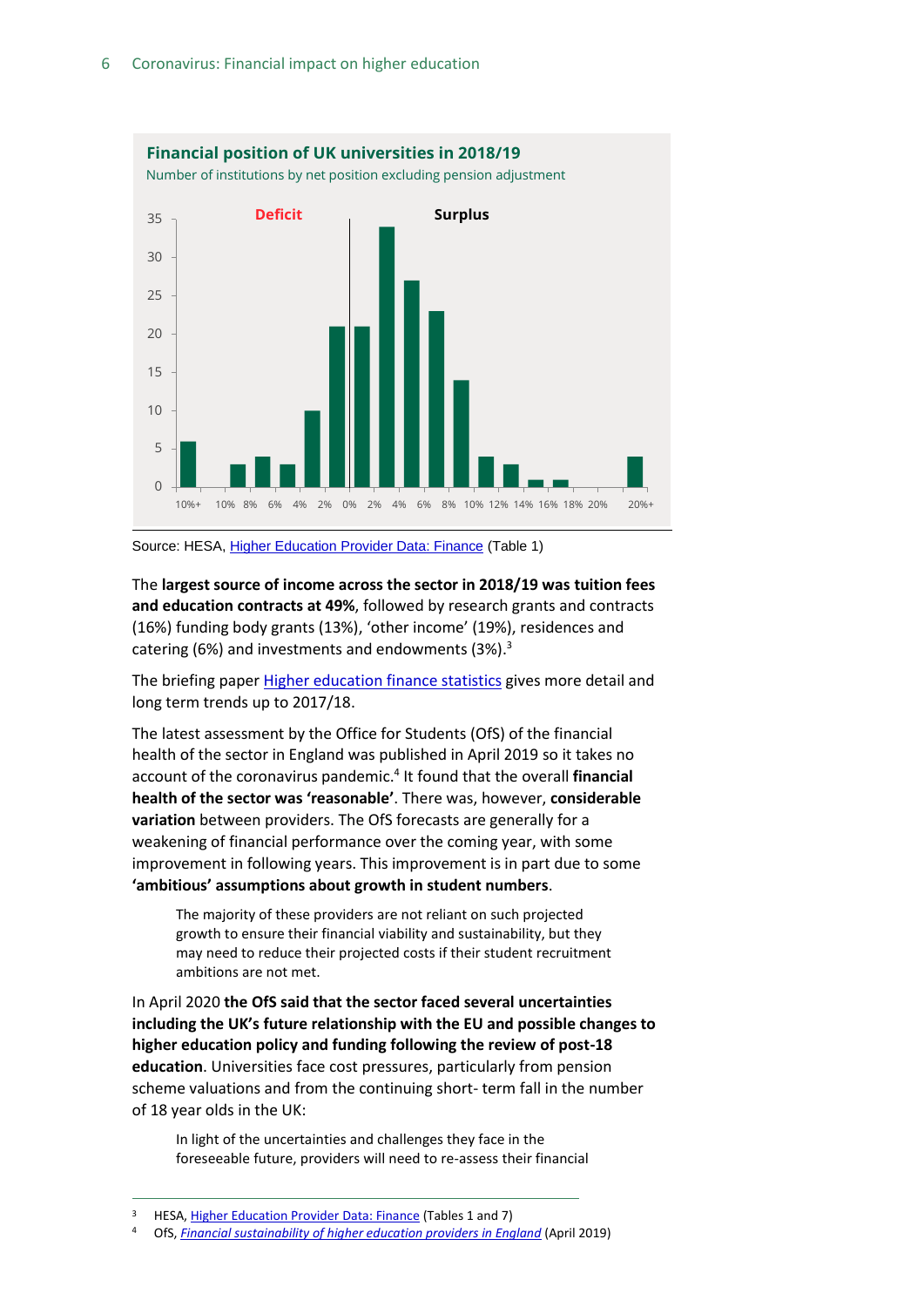assumptions and forecasts and ensure that adequate contingency measures are in place to navigate an uncertain environment and ensure financial viability and sustainability.

## <span id="page-6-0"></span>1.2 Why the focus on international (non-EU) students?

Much of the focus of the financial impact of the pandemic on university finances has been concerned with the **loss of international students**. There are two main reasons for this:

Firstly, international students provide a **large and increasing share of total income** - this is because of the higher fees they pay and the increase in their numbers.

### Secondly **universities gain a surplus or 'profit' on teaching international students overall which helps to fund important 'loss making' activities such as research**.

There are other potential financial impacts from the pandemic including: the loss of home and EU students, a drop in research contract work and loss of income from residences, catering, conferencing etc.

### <span id="page-6-1"></span>International student numbers

**The coronavirus pandemic is expected to result in a decline in international students in 2020 and possibly**

**further into the future**. Some may opt to defer their start date to 2021 or later, others may decide not to study in the UK or any overseas destination. International student numbers have increased substantially over time. In recent years home student numbers have remained static and the **only growth in overall numbers has been driven by international students**. The scale of the increase in international students is shown opposite. Home student numbers increased by around 170,000 over the first half of the period but fell in the second half and were 20,000 *lower* in 2018/19 than in 2006/07. 5

The UK higher education sector had almost **350,000** 



Source: HESA[, Where do HE students come from?](https://www.hesa.ac.uk/data-and-analysis/students/where-from)

**international students in 2018/19**. This was **14%** of the 2.4 million students at UK universities. **China is by far the largest source of international students** with just over 120,000 in 2018/19. The next largest were India with just under 27,000 and the US with around 20,000.<sup>6</sup> The table below shows that some institutions have particularly large numbers of international (including EU) students.

<sup>5</sup> HESA, [Higher education student data \(various years\)](https://www.hesa.ac.uk/data-and-analysis/students)

<sup>6</sup> HESA, [HE student enrolments by domicile and region of HE provider 2014/15 to 2018/19](https://www.hesa.ac.uk/data-and-analysis/students/table-11)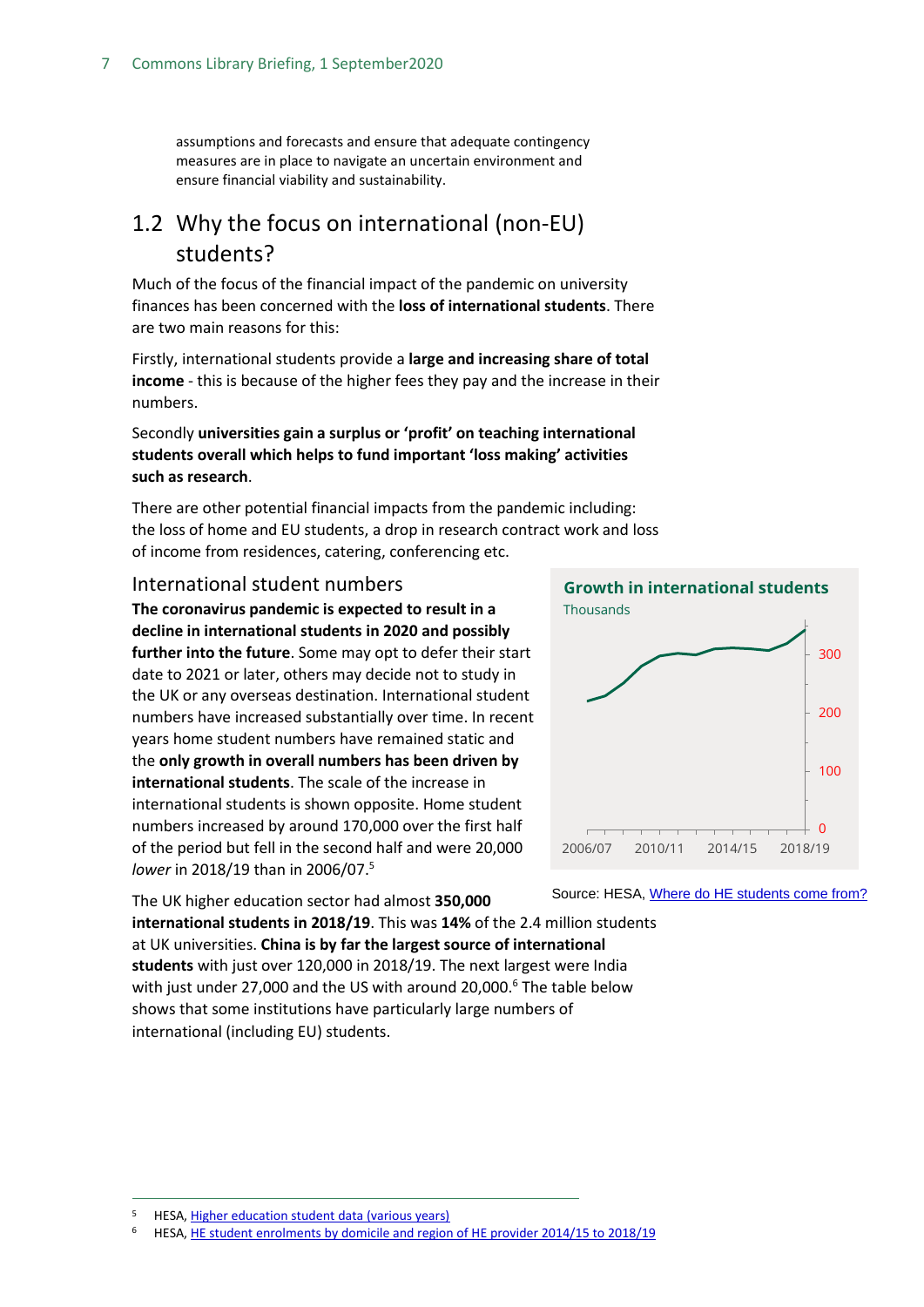### **Which universities have the most overseas students?**

All overseas students in UK universities 2018/19: Top 10

|                           |                                 |        | $%$ of          |                |                                        | $%$ of          |        |
|---------------------------|---------------------------------|--------|-----------------|----------------|----------------------------------------|-----------------|--------|
| Ranked by absolute number |                                 |        | number students |                | Ranked by % of students                | students number |        |
|                           | 1 University College London     | 19.635 | 48%             |                | London Business School                 | 76%             | 1,580  |
|                           | 2 The University of Mancheste   | 14,440 | 36%             | $\overline{2}$ | Royal College of Art                   | 71%             | 1,700  |
|                           | 3 The University of Edinburgh   | 13,185 | 38%             | 3              | <b>LSE</b>                             | 68%             | 8,000  |
|                           | 4 King's College London         | 12,385 | 38%             | $\overline{4}$ | Imperial                               | 53%             | 10,075 |
|                           | 5 Coventry University           | 12,000 | 34%             | 5              | London Sch. of Hygiene & Tropical Med. | 52%             | 605    |
|                           | 6 The University of Sheffield   | 10,080 | 33%             | 6              | University of the Arts, London         | 51%             | 9,695  |
| $\overline{7}$            | Imperial                        | 10.075 | 53%             |                | Royal College of Music                 | 50%             | 415    |
|                           | 8 University of the Arts, Londo | 9,695  | 51%             | 8              | University College London              | 48%             | 19,635 |
|                           | 9 The University of Glasgow     | 9,685  | 31%             | 9              | The University of St Andrews           | 46%             | 4,820  |
|                           | 10 The University of Warwick    | 9,580  | 37%             |                | 10 Cranfield University                | 45%             | 2,025  |

Source: HESA, [Where do HE students come from?](https://www.hesa.ac.uk/data-and-analysis/students/where-from)

**Just over half of international students study at postgraduate level.** There is no data on applications for postgraduate study. Undergraduate applications are summarised below. It is possible that the coronavirus pandemic may have a different impact on international students studying at postgraduate level.

There were just over **73,000 overseas applicants by 15 January 2020**<sup>7</sup> for full-time undergraduate courses in the UK. **China was again the most important country with 21,250 applicants**, followed by India with 6,230 and the US with 4,140. Applicant numbers from China were up by 34% compared to the 2019 cycle.<sup>8</sup> The next set of data on applicants through UCAS is due to be published on 9 July and shows applications up to June 30.

Library briefing paper [International and EU students in higher education in](https://researchbriefings.files.parliament.uk/documents/CBP-7976/CBP-7976.pdf)  [the UK FAQs,](https://researchbriefings.files.parliament.uk/documents/CBP-7976/CBP-7976.pdf) (4 March 2020) gives more details of overseas students studying in the UK.

### <span id="page-7-0"></span>Income from international students

International (non-EU) students **pay higher fees than home students** –and in some universities this income **generates a surplus** which may be used to **cross subsidise** 'loss making' activities such as research.

<sup>7</sup> This is the main 'equal consideration' deadline

<sup>8</sup> UCAS[, 2020 applicant figures](https://www.ucas.com/data-and-analysis/undergraduate-statistics-and-reports/ucas-undergraduate-releases/applicant-releases-2020/2020-cycle-applicant-figures-15-january-deadline) – 15 January deadline.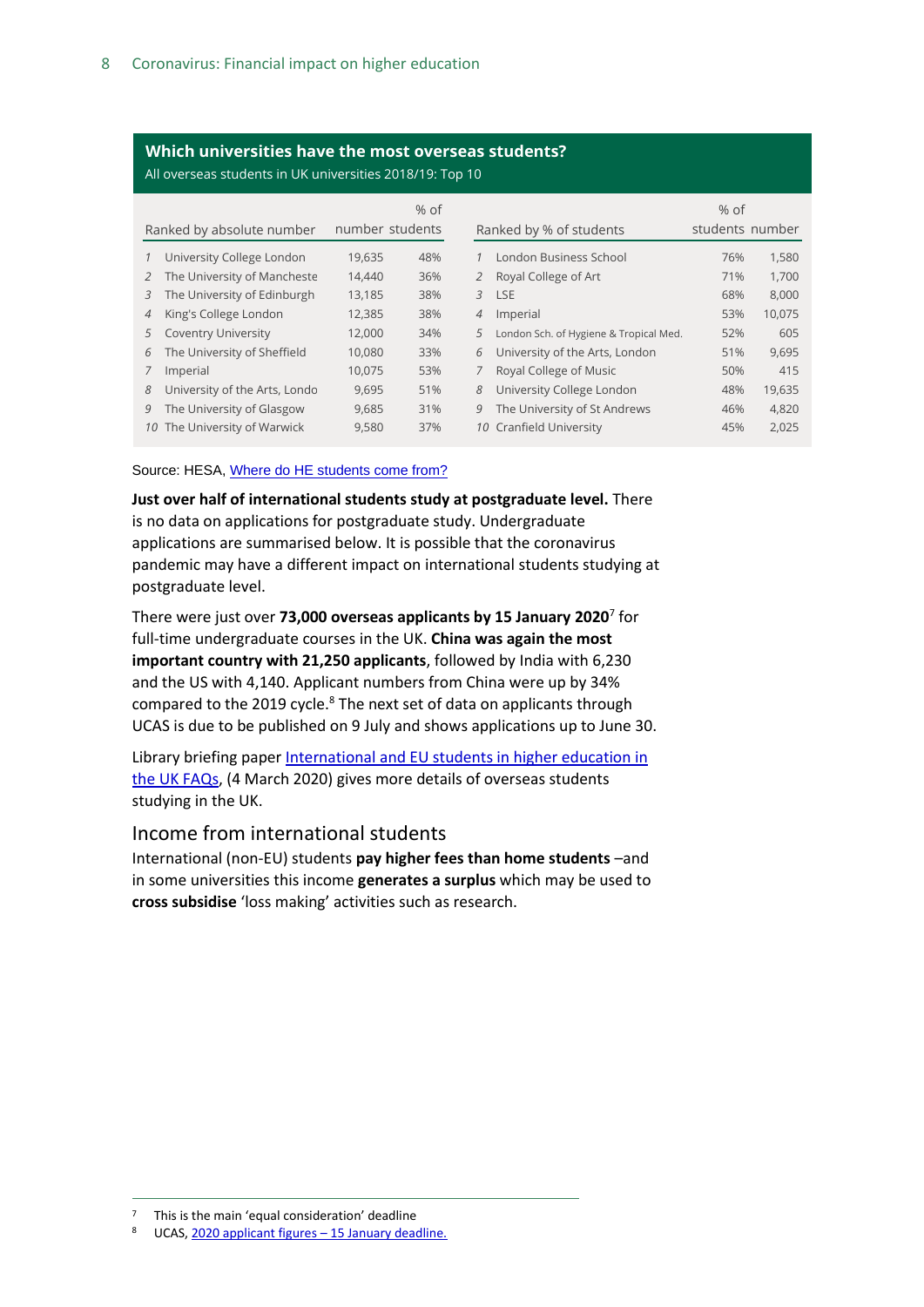## In 2018/19 **fee income from non-EU students was £5.8 billion or 14.4% of the total income of all UK universities**, making it almost as important as total income from research grants and contracts (£6.6 billion). Growth in income from overseas students is illustrated opposite. It has increased in importance over time. It was around 4-5% of total income in the mid-1990s $9$  and

remained below 10% up to 2010. Total overseas fee income increases to £7.0 billion (17.3%) in 2018/19 if

income from EU students is included.<sup>10</sup>

The amount each institution receives from non-EU fee income **varied greatly**. Just over a quarter of universities received less than 5% of their income from these fees while **15% received more than 20% of income from them**.

In 2018/19 **teaching of overseas students generated an estimated surplus of £1.7 billion<sup>11</sup> or 43%.** This was up on 2017/18 and a greater surplus than in any other activity. Other teaching income nearly covered its costs (3.3% deficit). **Research income was £3.9 billion less than cost; a deficit of (44%) of income**. <sup>12</sup> **Income from international students therefore helps to keep research activity viable through cross-subsidisation**. It is important to note that income from international students and the extent of crosssubsidisation varies considerable between universities.

Further analysis of cross-subsidisation by the Office for Students emphasised the importance of these 'income cross flows' to give universities the flexibility to support a wide range of important activities.<sup>13</sup> Primary among these is (loss making) research, but others include teaching STEM subjects, investment in facilities and widening participation activities. The report highlighted that most institutions they visited planned to increase international students as did the sector overall. **If this growth were not achieved "..there is a risk to financial sustainability of those institutions**." Institutions were also planning to increase research activity, despite its income not covering costs, and continue to invest in their estates and facilities.

# <span id="page-8-0"></span>1.3 Possible impacts of the loss of international students

It has been suggested that "universities face **a black hole of hundreds of millions of pounds in tuition fees** from the impact of coronavirus as





Source: HESA, Higher Education Provider Data: [Finance](https://www.hesa.ac.uk/data-and-analysis/finances) (Table 6)

> "Institutions have a varying reliance on international student recruitment. Failure to realise projected growth in numbers will present financial risks for many institutions."

OfS February 2019

Non-EU only

<sup>10</sup> HESA, [Higher Education Provider Data: Finance](https://www.hesa.ac.uk/data-and-analysis/finances) (Tables 1 and 7)

 $11$  Non-publicly funded teaching which is primarily overseas students. Data is for universities in England and Northern Ireland only

<sup>12</sup> Office for Students, Annual TRAC 2018-19: Sector summary and analysis by TRAC peer [group](https://www.officeforstudents.org.uk/publications/annual-trac-2018-19/)

<sup>13</sup> OfS, Understanding the impact of income cross-flows on financial sustainability in the [UK higher education sector,](https://www.officeforstudents.org.uk/media/2afa9afa-063c-4327-88d3-c2350b10f8d6/fssg-understanding-income-cross-flows.pdf) February 2019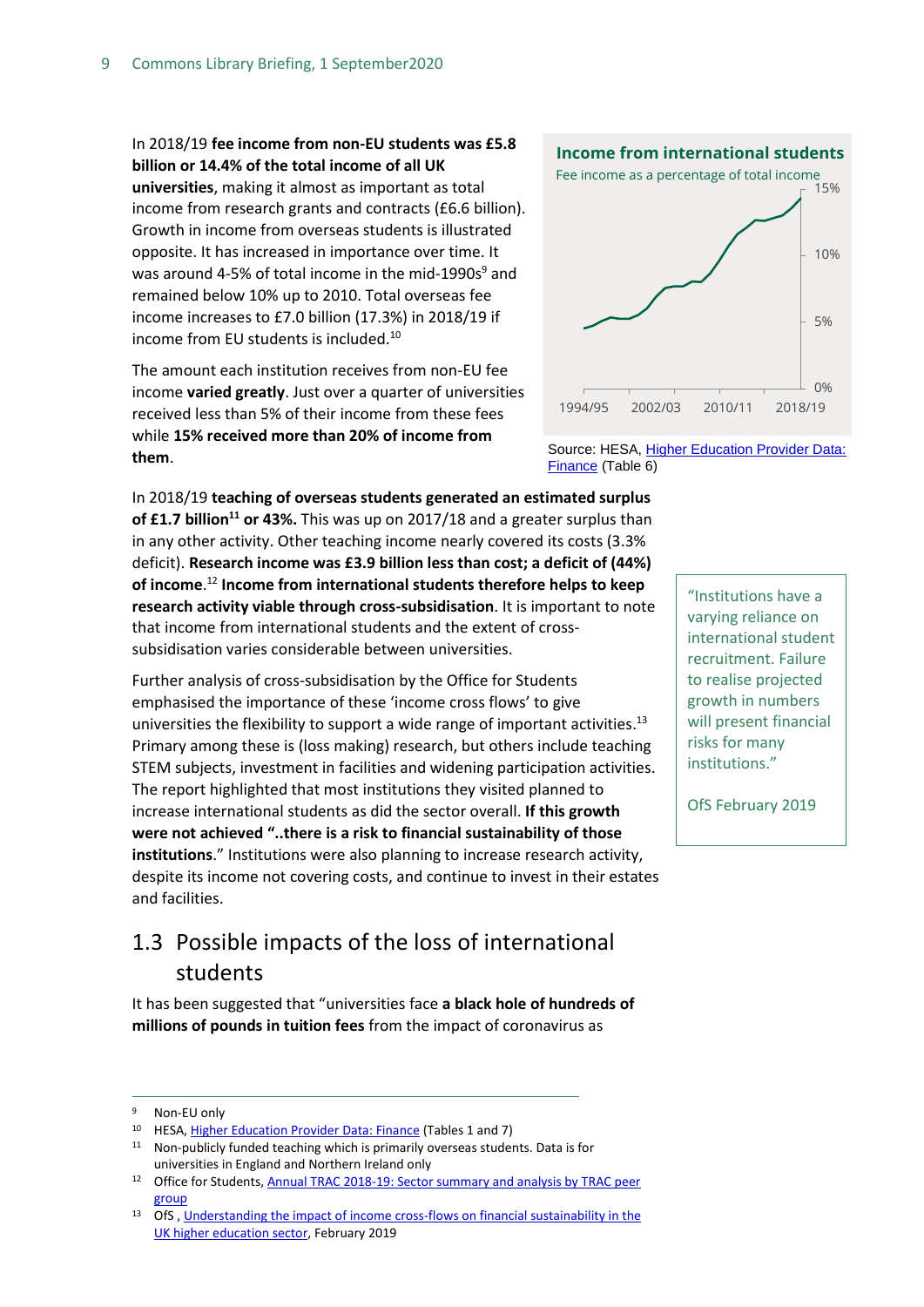international students from China and other severely affected countries are forced to cancel or postpone enrolments". 14

A[n article](file://///hpap03f/DIS_Rdf$/hubbles/Desktop/International%20student%20hit%20‘core%20financial%20problem’%20for%20UK%20sector) in the *Times Higher Education* said that a drop in international students would be the "**biggest single issue**" caused by the pandemic:

A large drop in international student numbers is still likely to be the biggest single issue for UK universities irrespective of any disruption in domestic admissions caused by the coronavirus pandemic, it has been suggested.

University finance data from the Higher Education Statistics Agency show that about a quarter of institutions in the UK rely on domestic students for at least two-thirds of all their income. At the same time, only about a dozen universities receive a third or more of all their income from non-UK students.

However, several studies have shown that tuition fee income from non-EU students can carry a huge surplus for universities, which then can be invested in areas such as research.<sup>15</sup>

A [blog](https://wonkhe.com/blogs/which-providers-are-exposed-to-a-downturn-in-international-recruitment/) on the Wonkhe website published in early April 2020 looked at the income of individual institutions from international students and analysed which were most exposed to a drop in international students.

A [report](https://www.ifs.org.uk/publications/14805?utm_source=R%26I+%28business+communications%29&utm_campaign=a3c3aa5e92-EMAIL_CAMPAIGN_2019_10_01_02_11_COPY_100&utm_medium=email&utm_term=0_4957411bec-a3c3aa5e92-102480221&mc_cid=a3c3aa5e92&mc_eid=ced9d455a1) by the Institute for Fiscal Studies (IFS) on international student numbers said that higher **ranking universities would lose the most income**:

Universities that stand to lose the most tend to be those that are higher ranked in league tables, as well as universities in London and several specialist colleges (see Table 1 for a list of the 10 universities which would be most affected). Lower ranked universities typically serve mostly UK students, leaving their finances less vulnerable to drops in international numbers (assuming domestic student numbers remain constant). For example, nearly 70% of the student body at the London School of Economics (ranked 4th in the Complete University Guide) were international students in 2018-19, while this was less than 5% at the University of Wolverhampton (ranked 124th).  $^{16}$ 

A Higher Education Policy Institute blog by Andrew Connors, Head of Higher Education at Lloyds Banking Group suggests that **some institutions could lose more than £100 million** through reductions in international students:

Many institutions are modelling reductions of between 80% and 100% in international student numbers. Every university we have spoken to expects to be impacted and for some the potential loss to income is projected to be greater than £100 million. And that is before you factor in that losing new students has a multi-year impact.<sup>17</sup>

The IFS report on international students suggested that some providers **could go bust** if support is not provided by the Government:

- <sup>15</sup> ["International student hit 'core financial problem' for UK sector"](file://///hpap03f/DIS_Rdf$/hubbles/Desktop/International%20student%20hit%20‘core%20financial%20problem’%20for%20UK%20sector), *Times Higher Education*, 7 April 2020
- <sup>16</sup> Institute for Fiscal Studies[, Drop in international students would imperil university](https://www.ifs.org.uk/publications/14805?utm_source=R%26I+%28business+communications%29&utm_campaign=a3c3aa5e92-EMAIL_CAMPAIGN_2019_10_01_02_11_COPY_100&utm_medium=email&utm_term=0_4957411bec-a3c3aa5e92-102480221&mc_cid=a3c3aa5e92&mc_eid=ced9d455a1)  [finances,](https://www.ifs.org.uk/publications/14805?utm_source=R%26I+%28business+communications%29&utm_campaign=a3c3aa5e92-EMAIL_CAMPAIGN_2019_10_01_02_11_COPY_100&utm_medium=email&utm_term=0_4957411bec-a3c3aa5e92-102480221&mc_cid=a3c3aa5e92&mc_eid=ced9d455a1) 12 April 2020

The pandemic could set the Government's targets on international students back many years and allow competitor nations to steal a march on the UK by attracting an ever greater proportion of crossborder students.

[Nick Hillman blog,](https://www.hepi.ac.uk/2020/07/06/how-to-recruit-international-students-in-2020-communicate-communicate-communicate/?utm_source=R%26I+%28business+communications%29&utm_campaign=bdc0940bd2-Current_Awareness_Social_Policy_I_06-07-2020&utm_medium=email&utm_term=0_4957411bec-bdc0940bd2-102480221&mc_cid=bdc0940bd2&mc_eid=ced9d455a1) Higher Education Policy Institute 6 July 2020

<sup>14</sup> "[UK universities face cash black hole amid coronavirus crisis](https://www.theguardian.com/education/2020/mar/06/uk-universities-face-cash-black-hole-coronavirus-crisis)", *The Guardian*, 6 March 2020

<sup>&</sup>lt;sup>17</sup> Higher Education Policy <sub>Institute</sub> blog, **Another perfect storm?** The likely financial impact of [Covid-19 on the higher education sector,](https://www.hepi.ac.uk/2020/04/12/another-perfect-storm-the-likely-financial-impact-of-covid-19-on-the-higher-education-sector-by-andrew-connors-the-head-of-higher-education-at-lloyds-bank/) 12 April 2020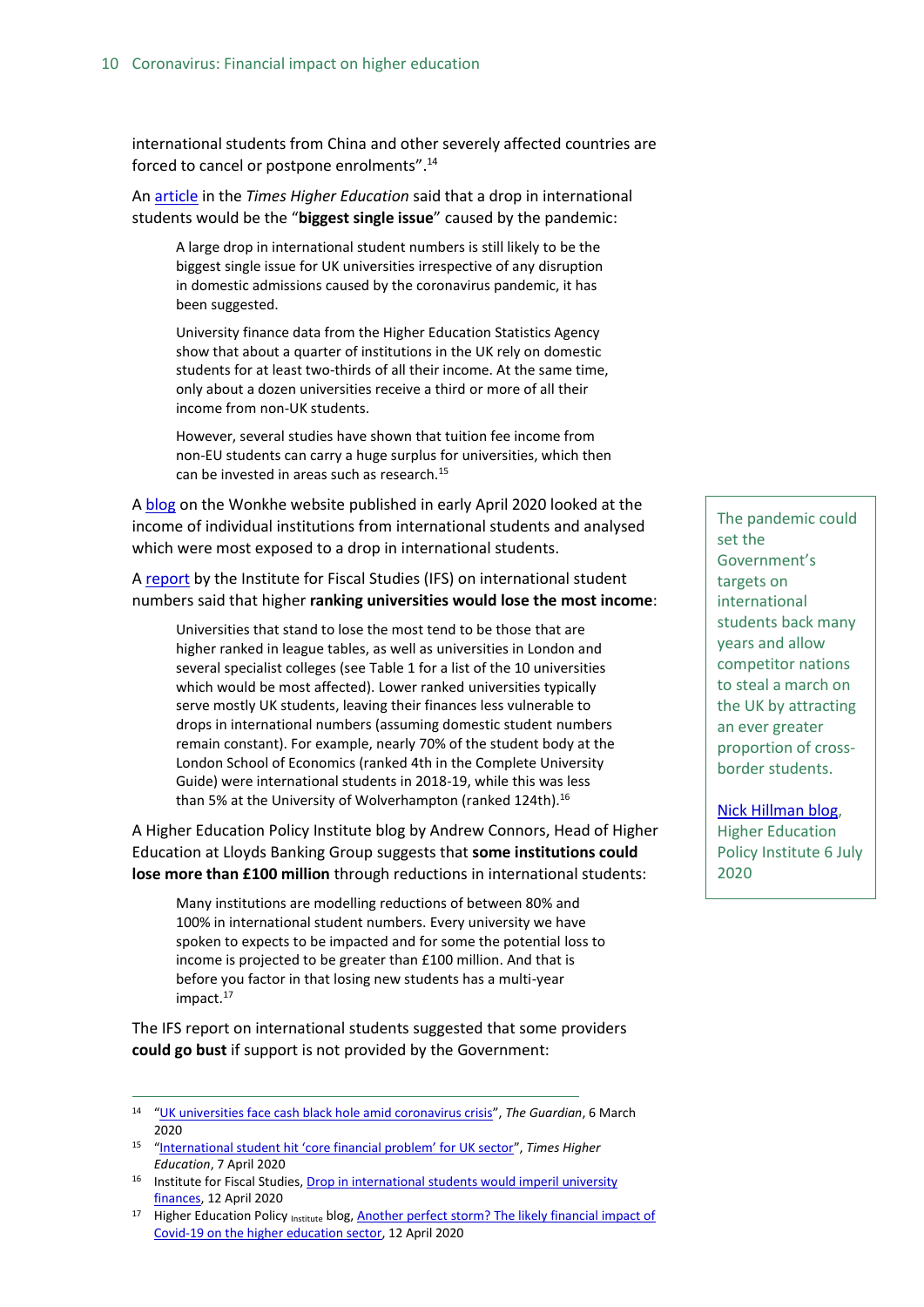A big drop in international student numbers would imperil university finances. If those most affected respond by taking more domestic students, many less prestigious institutions could go bust. Government might need to impose caps on domestic student numbers if it wants to avoid that outcome.<sup>18</sup>

A further report by the IFS in July, [Will universities need a bailout to survive](https://www.ifs.org.uk/publications/14919)  [the Covid-19 crisis?](https://www.ifs.org.uk/publications/14919) outlined the **significant financial risk** to the UK higher education sector of the coronavirus pandemic. The report found the **central estimate of the overall long-run losses from all aspects of the pandemic were £11 billion, but this could be as low as £3 billion or as high as £19 billion**. Much of the press coverage of this report focussed on predictions of **universities at risk of insolvency**. Those most at risk were said to be universities that entered the 'crisis' in poor financial shape:

In our central scenario, 13 universities educating around 5% of students would end up with negative reserves and thus may not be viable in the long run without a government bailout or debt restructuring

The report discusses the pros and cons of a highly targeted bailout focussing on at risk universities and a more general (and more expensive) one. It also set out the following findings on international students:

The biggest losses will likely stem from falls in international student enrolments (between £1.4 billion and £4.3 billion, with a central estimate of £2.8 billion) and increases in the deficits of universitysponsored pension schemes, which universities will eventually need to cover (up to £7.6 billion, with a central estimate of £3.8 billion). In addition, the sector faces lockdown-related losses of income from student accommodation and conference and catering operations, as well as financial losses on long-term investments.

Large sector-level losses mask substantial differences between institutions. In general, institutions with a large share of international students and those with substantial pension obligations are most affected. These tend to be higher-ranking institutions as well as postgraduate and music & arts institutions. Some of the least selective universities, which rely largely on domestic fee income, will also be badly hit if higher-ranked universities admit more UK students to make up for the shortfall in their international enrolments. While recently introduced student number caps will constrain some of this behaviour, there are still likely to be falls in student numbers at the least selective institutions.

Universities are unlikely to be able to claw back a large portion of these losses through cost savings unless they make significant numbers of staff redundant…<sup>19</sup>

Commenting on this report, **Emma Hardy MP, Labour's Shadow Minister for Further Education & Universities,** said:

Universities can provide the training and skills we need to build back better as we emerge from the coronavirus crisis, but this report shows how under threat they are.

The ongoing Covid-19 crisis poses a significant financial risk to the UK higher education sector. Universities are facing big losses across a range of income sources and investments. These losses could cause serious financial problems, including – in the extreme – insolvency. Most institutions will be left with reduced net assets, which could increase financing costs and will leave them less well placed to cope with future adverse shocks.

[IFS July 2020](https://www.ifs.org.uk/publications/14919)

<sup>18</sup> Institute for Fiscal Studies[, Drop in international students would imperil university](https://www.ifs.org.uk/publications/14805?utm_source=R%26I+%28business+communications%29&utm_campaign=a3c3aa5e92-EMAIL_CAMPAIGN_2019_10_01_02_11_COPY_100&utm_medium=email&utm_term=0_4957411bec-a3c3aa5e92-102480221&mc_cid=a3c3aa5e92&mc_eid=ced9d455a1)  [finances,](https://www.ifs.org.uk/publications/14805?utm_source=R%26I+%28business+communications%29&utm_campaign=a3c3aa5e92-EMAIL_CAMPAIGN_2019_10_01_02_11_COPY_100&utm_medium=email&utm_term=0_4957411bec-a3c3aa5e92-102480221&mc_cid=a3c3aa5e92&mc_eid=ced9d455a1) 12 April 2020

<sup>19</sup> Institute for Fiscal Studies[, Will universities need a bailout to survive the Covid-19 crisis?](https://www.ifs.org.uk/publications/14919) 6 July 2020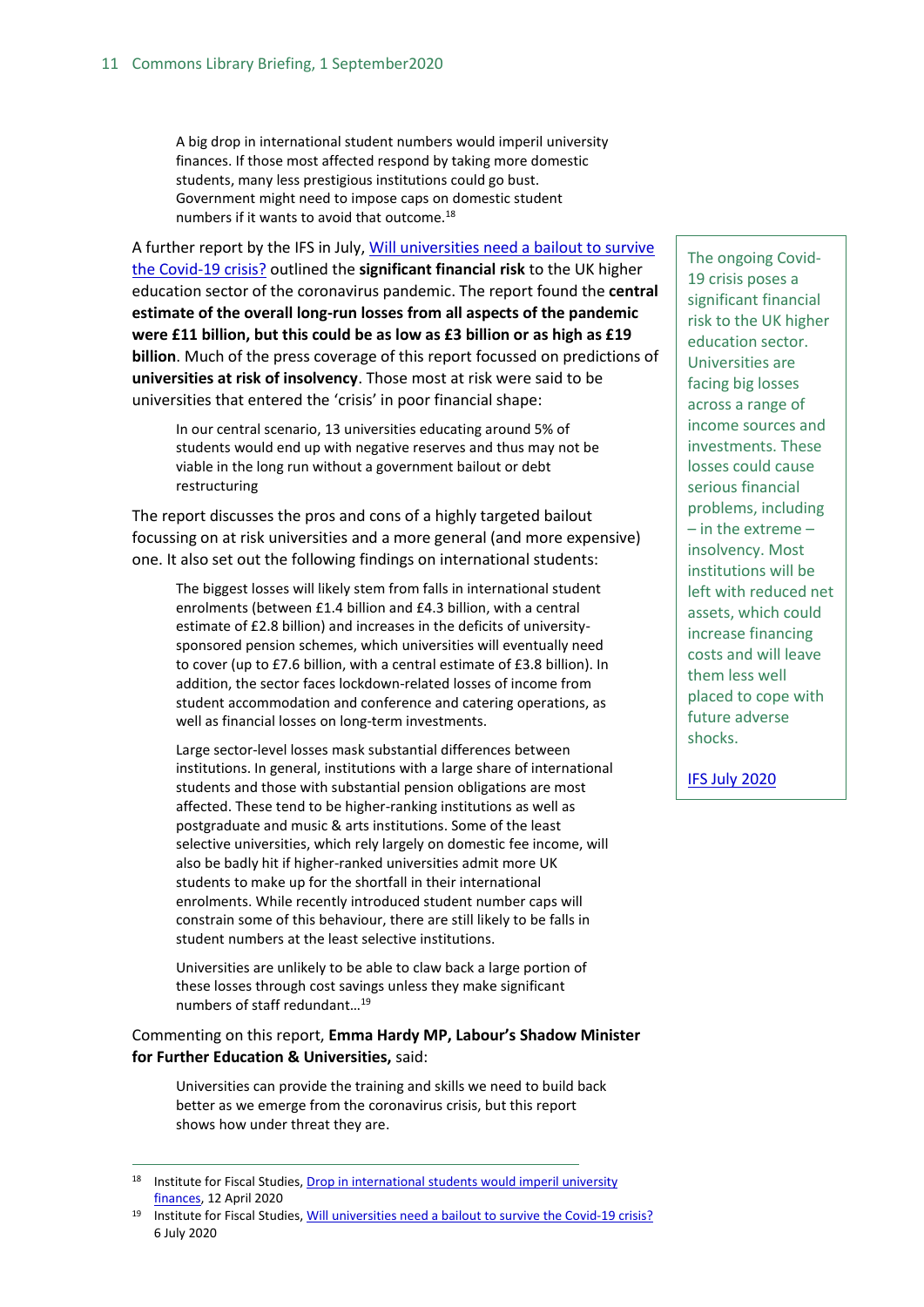Losing any university or cutting courses would mean losing opportunities to reshape lives, particularly for people who can only study locally such as carers and those who cannot afford to move away.

The choice of a university education must remain available to everyone, wherever they live. The Government cannot allow a single university to fail.<sup>20</sup>

Many courses, particularly masters' degrees, **rely on overseas students to make courses viable**. Students from China, Hong Kong and South Korea are particularly concentrated in a range of taught postgraduate courses and a reduction in students from these areas may force some providers to cancel masters' courses because of lack of student numbers.<sup>21</sup>

# <span id="page-11-0"></span>1.4 What are the prospects for international students in 2020?

The briefing pape[r Coronavirus: Easing lockdown restrictions in FE and HE in](https://commonslibrary.parliament.uk/research-briefings/cbp-8932/)  [England](https://commonslibrary.parliament.uk/research-briefings/cbp-8932/) summarises surveys of international student intentions. The paper [A level results in England and the impact on university admissions in 2020-](https://commonslibrary.parliament.uk/research-briefings/cbp-8989/) [21](https://commonslibrary.parliament.uk/research-briefings/cbp-8989/) includes the most up to date information on the number of accepted applicants to undergraduate courses.

**The total number of international students who applied by the preclearing deadline of 30 June was 89,100. This was a new record number and a 9.6% increase on the same point in 2019.** The number of applicants from China were up by almost a quarter to 24,400.<sup>22</sup>

UCAS has published analysis of applicants who have been accepted since A-Level results day, 13 August. As of 28 August, 41,400 international students had been placed on a course. This was 6% higher than at the same point in the 2019 cycle. Within this number 2,300 were holding a deferred place for 2021 or later. **The number deferring in this cycle has increased substantially**. It is around 1,000 or 80% higher than at the same point in the 2019 cycle. The number with a place which is not deferred is up by 3% on 2019<sup>23</sup>

These figures only look at those applying for full-time undergraduate courses. They could change by the end of the clearing period when the new term starts. **There could be a different pattern for part-time and postgraduate students.** It is also important to realise that these figures may not necessarily translate to equivalent increases in new starters, particularly if there is an increase in new covid-19 cases and lockdown restrictions are re-imposed. Travel restrictions and concern over the 'value' of online teaching make overseas student numbers somewhat unpredictable at this time. Official statistics on the number of students who take up places, including postgraduates and part-time students, is expected to be published until January 2021.

<sup>&</sup>lt;sup>20</sup> Labour, [Government cannot allow a single university to fail](https://labour.org.uk/press/government-cannot-allow-a-single-university-to-fail-emma-hardy/) – Emma Hardy, 6 July 2020

<sup>21</sup> "[UK universities face cash black hole amid coronavirus crisis](https://www.theguardian.com/education/2020/mar/06/uk-universities-face-cash-black-hole-coronavirus-crisis)", *The Guardian*, 6 March 2020

<sup>22</sup> [University applications rise during lockdown,](https://www.ucas.com/corporate/news-and-key-documents/news/university-applications-rise-during-lockdown) UCAS 9 July 2020

<sup>23</sup> [Daily clearing analysis,](https://www.ucas.com/data-and-analysis/undergraduate-statistics-and-reports/statistical-releases-daily-clearing-analysis-2020) UCAS (28 August 2020)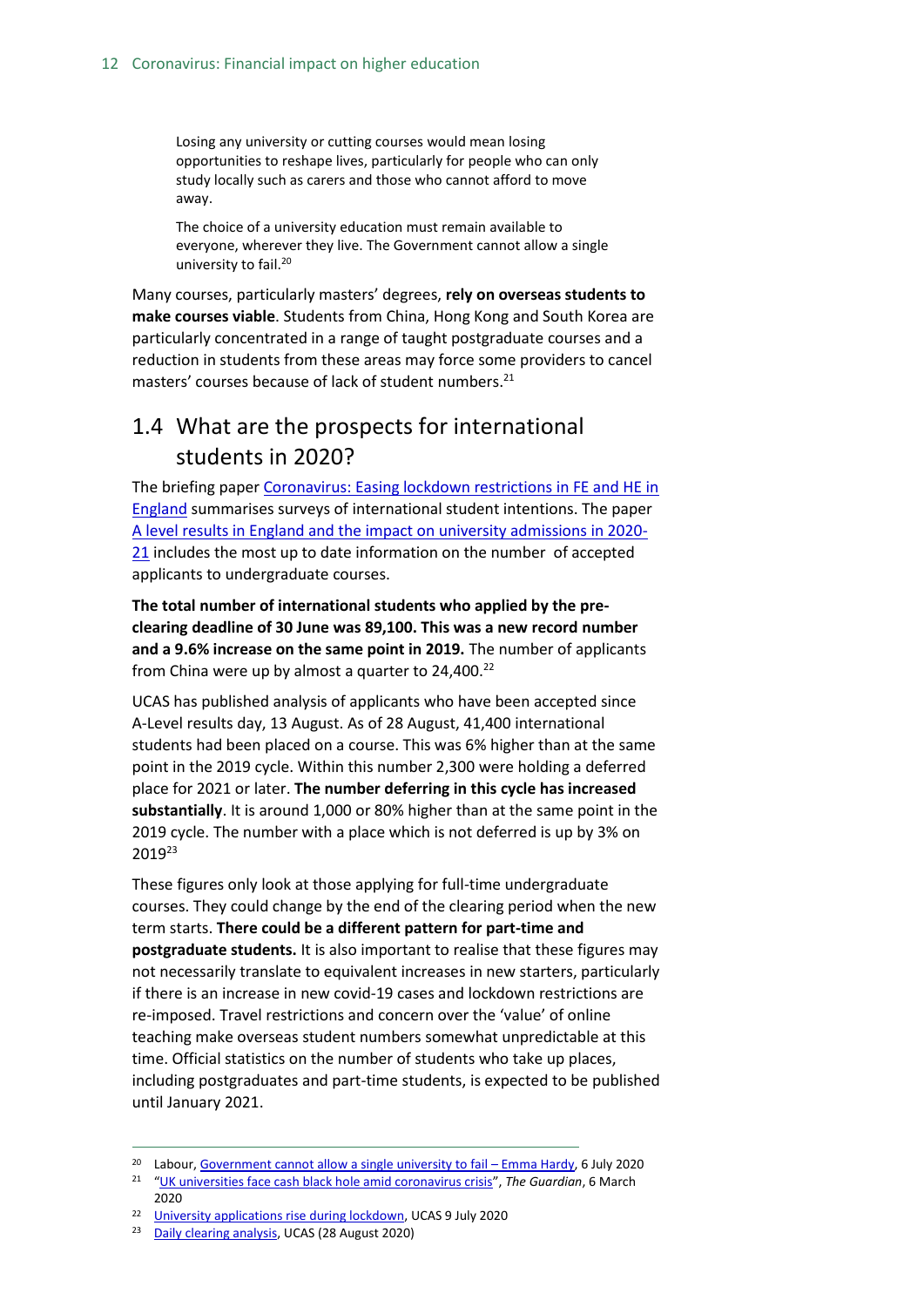# <span id="page-12-0"></span>1.5 Home student numbers in 2020

The briefing paper A level results in England and the impact on university [admissions in 2020-21](https://commonslibrary.parliament.uk/research-briefings/cbp-8989/) includes the most up to date information on the number of 18 year old English accepted applicants to undergraduate courses.

**The total number of applicants up to 30 June 2020 was 652,790, up by around 14,800 or 2.3% on the same point in the 2019 cycle**. This include all home and overseas students. The increase in 2020 followed a smaller one in 2019, but the total was still below equivalent numbers from 2014, 2015 and 2016. There was an increase in home applicants of 1.6% and a fall of 1.9% in those from the EU.

A total of **243,170 18 year olds from England** applied by the 30 June deadline; a 3% increase in 2019 and a new record high. This was despite a fall in the 18 year old population of 1.5%. The **application** *rate* **for 18 year olds also increased to a new record of 40.5%.<sup>24</sup>**

The latest data from clearing shows that as of 28 August a total of **428,060 home applicants had a place on a course**, a further 22,700 were holding an offer<sup>25</sup> and 71,000 were still free to be placed in clearing. **The total number placed was 3.4% higher than at the same point in 2019.** The number with a place which is **deferred until a later year was 22,130 in 2020, up by almost 4% from 21,370 at this stage in the cycle in 2019.**<sup>26</sup>

As with the earlier figures on international students, these figures cover full-time undergraduate courses only.

<sup>24</sup> [2020 applicant figures](https://www.ucas.com/data-and-analysis/undergraduate-statistics-and-reports/ucas-undergraduate-releases/applicant-releases-2020/2020-cycle-applicant-figures-30-june-deadline) – 30 June deadline, UCAS

<sup>&</sup>lt;sup>25</sup> They have received an offer, but the outcome has not yet been resolved. For instance, a conditional offer for which results have yet to be verified against conditions of the offer.

<sup>26</sup> UCAS[, Daily clearing analysis](https://www.ucas.com/data-and-analysis/undergraduate-statistics-and-reports/statistical-releases-daily-clearing-analysis-2020) (28 August)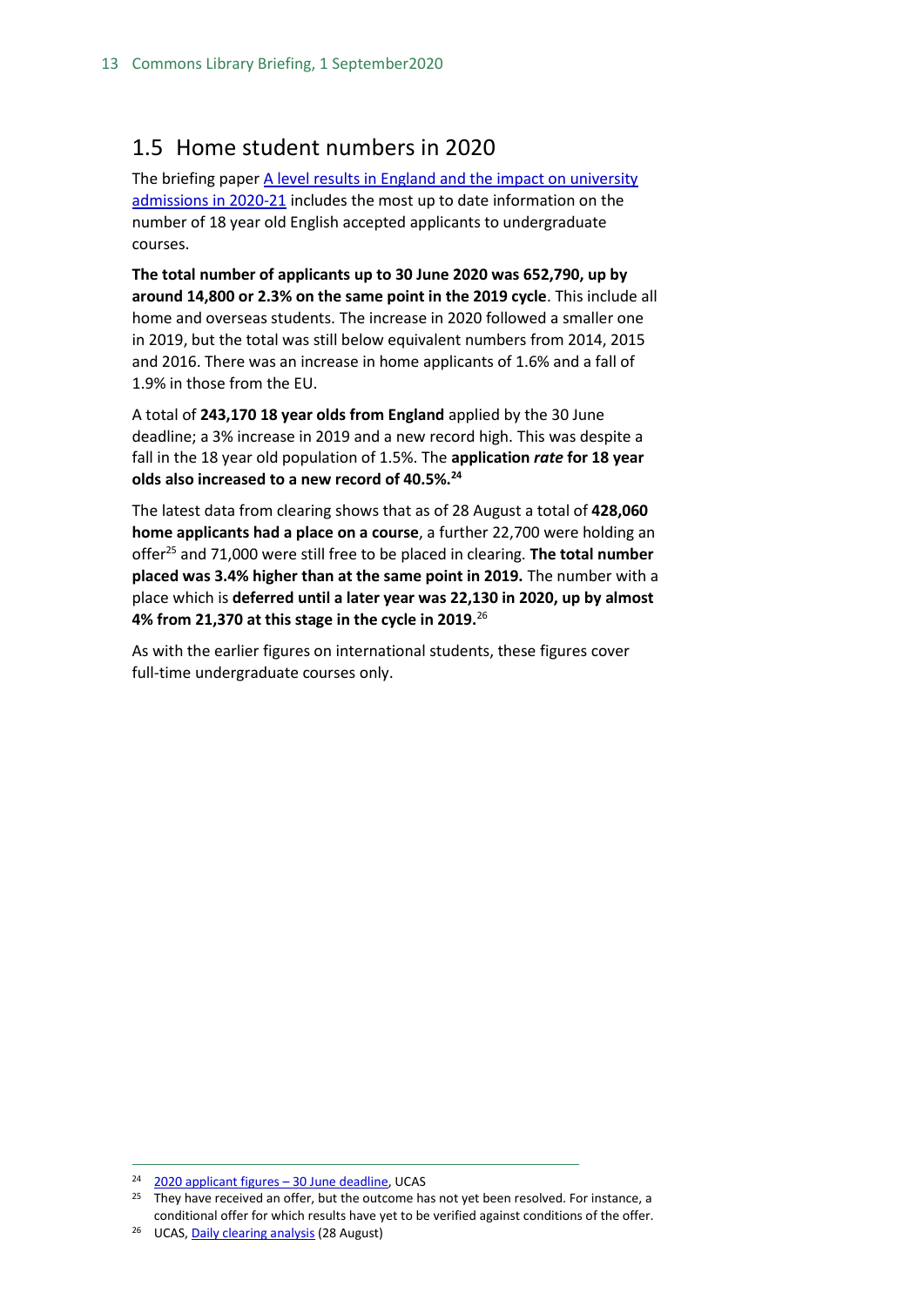# <span id="page-13-0"></span>2. How has the Government responded?

# <span id="page-13-1"></span>2.1 Government support package for universities and students

On 4 May 2020 the Government gave their response to the sector's calls for a bailout and announced a [support package for universities and students,](https://www.gov.uk/government/news/government-support-package-for-universities-and-students) the package includes:

- temporary student numbers controls
- an additional 10,000 student places at the discretion of the Government, with 5,000 of these ring-fenced for nursing, midwifery or allied health courses
- £100 million of funding brought forward for research
- £2.6 billion of tuition fee payments bought forward.

**It does not include any additional funding** but **brings forwards some existing income streams and** gives some additional flexibility to how some funding can be used. The £100 million in quality-related research funding will be brought forward to 2019/20 and paid in proportion to existing funding for this year. Second term tuition fees will be brought forward to the first term of academic 2020/21. Half of fee payments will still be made in the third term

An overview of the package was set out in the announcement. Those relating to financial support and student numbers are given below:

- **Stabilising admissions** Temporary measures mean providers will be able to recruit full-time, domestic students up to 5% above their forecasts in the next academic year, which is in line with proposals originating from the sector, to help reduce volatility and ensure a fair and orderly admissions. The Government will also have the discretion to allocate an additional 10,000 places, with 5,000 ring-fenced for nursing, midwifery or allied health courses to support the country's vital public services.
- **University research funding** The Government is bringing forward £100m o[f Quality-related research funding](https://re.ukri.org/funding/quality-related-research-funding/) (QR) for providers in England into this current academic year as immediate help to ensure research activities can continue during the crisis.
- **Government business support** The Government has confirmed that universities are eligible to apply for the Government support schemes, including business loan support, which the OfS estimates could be worth at least £700m, depending upon eligibility and take-up. Providers can also access the Coronavirus Job Retention Scheme to safeguard staff jobs, including for those with short-term contracts.
- **Changes to tuition fee loan payments** The Student Loans Company will bring forward tuition fee payments of students in the in the 2020/21 academic year to providers, expected to be worth £2.6bn, to help cash flow. This will not affect the loan liability, amount of interest charged to students or the timing of their maintenance loan payments.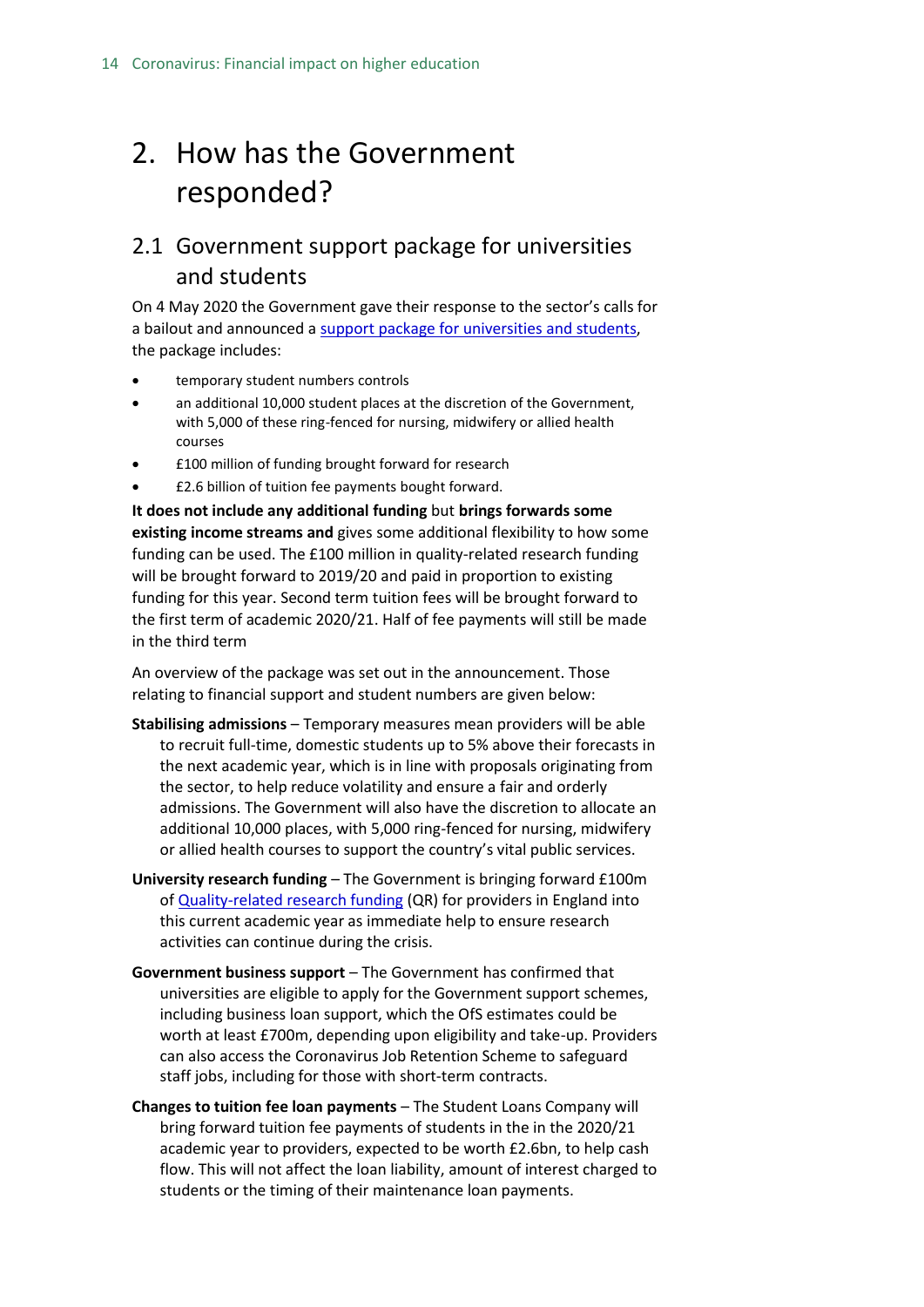- **Financial opportunities** As part of existing programmes and using established procedures, the DfE will consider purchasing assets, such as land and buildings, where they can be used for new or expanding schools and colleges. This financial year the DfE has budgeted for up to £100m to acquire sites for planned projects across purchases from suitable vendors, including higher education providers among others.
- **Financial help for students** The Government has worked with the OfS to help clarify that providers can use existing funds, totalling £46m across April and May, to boost their hardship funds for students in financial difficulty. This can include help for IT equipment and internet access.

Further details were given in the following documents:

[Government Support Package for Higher Education Providers and Students](https://assets.publishing.service.gov.uk/government/uploads/system/uploads/attachment_data/file/882884/Government_support_package_for_higher_education_providers_and_students.pdf)

DfE guidance document, [Actions for HE providers during the coronavirus](https://www.gov.uk/government/publications/actions-for-he-providers-during-the-coronavirus-outbreak?utm_source=R%26I+%28business+communications%29&utm_campaign=0117fd8e4c-EMAIL_CAMPAIGN_2019_10_01_02_11_COPY_127&utm_medium=email&utm_term=0_4957411bec-0117fd8e4c-102480221&mc_cid=0117fd8e4c&mc_eid=ced9d455a1) [outbreak.](https://www.gov.uk/government/publications/actions-for-he-providers-during-the-coronavirus-outbreak?utm_source=R%26I+%28business+communications%29&utm_campaign=0117fd8e4c-EMAIL_CAMPAIGN_2019_10_01_02_11_COPY_127&utm_medium=email&utm_term=0_4957411bec-0117fd8e4c-102480221&mc_cid=0117fd8e4c&mc_eid=ced9d455a1)

Alongside the announcement the Student Loans Company **confirmed the process for the advanced payment** of tuition fee loans to providers:

Therefore, we are planning to make two fee payments in the first term of AY 2020/21. The first payment of 25% of the Tuition Fee Loan is being made as normal. A second payment of 25% is being made in advance of term 2. The third term payment of 50% remains unchanged.

This change applies to all UK higher education providers, in respect of English, Welsh and Northern Irish full-time and part-time undergraduate students.<sup>27</sup>

## Comments on the support package

The support package is discussed in the following articles:

Wonkhe, The Government's Covid[-19 support package for universities,](https://protect-eu.mimecast.com/s/qN69C1WJ8FXnyD3TY4UeyI?domain=parliament.us16.list-manage.com) 4 May 2020

"[Government refuses multi-billion pound bailout for universities](https://www.theguardian.com/education/2020/may/04/government-refuses-multi-billion-pound-bailout-for-universities?utm_source=R%26I+%28business+communications%29&utm_campaign=2cb94e889e-EMAIL_CAMPAIGN_2019_10_01_02_11_COPY_125&utm_medium=email&utm_term=0_4957411bec-2cb94e889e-102480221&mc_cid=2cb94e889e&mc_eid=ced9d455a1)", *The Guardian*, 4 May 2020

"[Coronavirus: Online students face full tuition fees](https://www.bbc.co.uk/news/education-52506283?utm_source=R%26I+%28business+communications%29&utm_campaign=2cb94e889e-EMAIL_CAMPAIGN_2019_10_01_02_11_COPY_125&utm_medium=email&utm_term=0_4957411bec-2cb94e889e-102480221&mc_cid=2cb94e889e&mc_eid=ced9d455a1)", *BBC News*, 4 May 2020

### Responses to the support package

#### **Labour**

**Emma Hardy MP, Labour's Shadow Minister for Further Education and Universities**, responding to the Government support package for universities and students, said:

"This disappointing package offers no long-term security to our universities, putting the anchors of our regional economies at risk. Using the Student Premium Funding on student hardship today could further reduce the opportunities for disadvantaged students tomorrow.

"The Government must urgently produce a plan to safeguard the future of our universities and ensure that across the UK everyone has

But the support package announced this morning for universities falls far short of what would be required to genuinely safeguard the sector and students and catalyse their contribution to future economic recovery.

[Debbie McVitty](https://wonkhe.com/blogs/the-governments-covid-19-support-package-for-universities/)  [Wonkhe, 3 May](https://wonkhe.com/blogs/the-governments-covid-19-support-package-for-universities/)  [2020](https://wonkhe.com/blogs/the-governments-covid-19-support-package-for-universities/)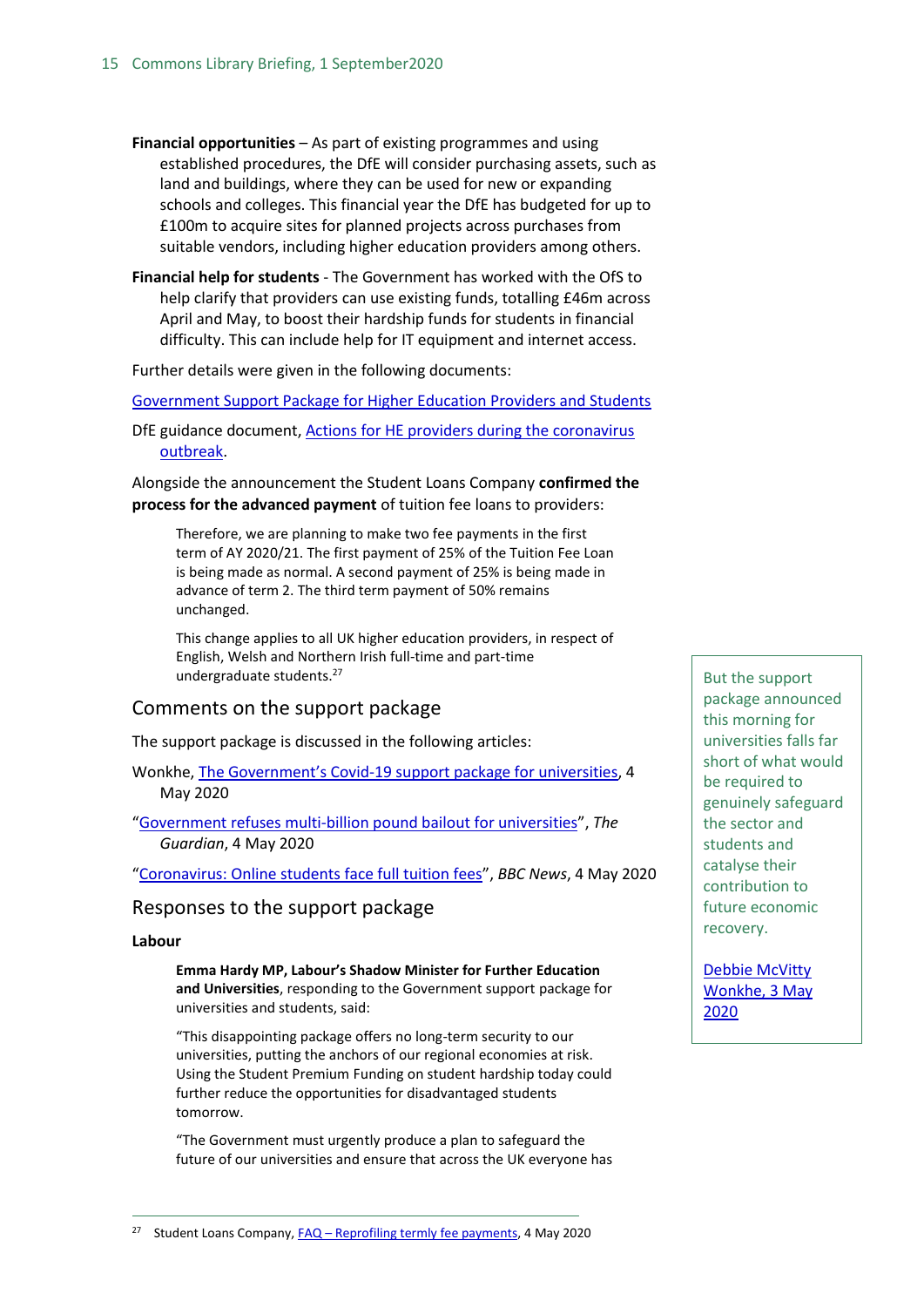the same opportunity to study at university regardless of where they live."<sup>28</sup>

#### **Universities UK**

Universities UK President, Professor Julia Buckingham CBE said:

"Universities across all four nations of the UK are doing all that they can to manage the impact of Covid-19 on their students, staff, teaching and research, while at the same time making significant contributions to their communities and the national effort to tackle the pandemic.

"The package of interventions outlined today indicates a welcome recognition from Government of the central role that universities will play in the recovery of the economy and communities and the urgent need to provide support for universities to weather the severe financial storm created by Covid-19. It is clear the Government has listened to the concerns raised and has drawn from the suggestions that the sector has made.

"Universities will want to examine and understand more fully the details of today's announcement and then work with Government to ensure that detailed measures are developed to meet both the scale and diversity of pressures that universities are facing. This must include further support to protect the strength, capacity and quality of the research base and ensure the sector is positioned to support economic and social recovery through research and innovation.

"Further work will also be needed by the UK and devolved Governments to build on the package to ensure that the necessary support is in place for universities in the devolved nations."<sup>29</sup>

#### **University and College Union**

UCU general secretary Jo Grady said:

'While it is encouraging that the Government appears to have recognised the need to provide support for universities, this package does not deliver the protection or stability that students, staff and the communities they serve so desperately need. The Office for Budget Responsibility says universities are most at risk of financial pain from the current crisis and they need more than IOUs to solve the problems they face.

'The student number cap is a misnomer as it will enable the wealthiest universities to substantially grow their domestic student base at the expense of other more locally-focussed institutions. We cannot afford to let this dog-eat-dog approach risk substantial damage both to our country's academic capacity and local economies which universities are such an important part of.

'Instead of kicking the can down the road, the Government must underwrite funding lost from a fall in domestic and international student numbers and remove incentives for universities to compete against each other at a time when we need to be pulling together.'<sup>30</sup>

<sup>&</sup>lt;sup>28</sup> Labour, *Emma Hardy responds to the government support package for universities and* [students,](https://protect-eu.mimecast.com/s/QZDJC81Q5CgOVZ1ioYZuxu?domain=parliament.us16.list-manage.com) 4 May 2020

<sup>&</sup>lt;sup>29</sup> Universities UK, UUK response to UK government announcement on support package for [universities,](https://protect-eu.mimecast.com/s/chTuC2xK5CQKqJ1C9xtX3z?domain=parliament.us16.list-manage.com) 4 May 2020

<sup>&</sup>lt;sup>30</sup> University and College Union, Government support package for universities doesn't provide [protection the sector needs,](https://protect-eu.mimecast.com/s/02XQC4QM7hxYNQgfVqE6jZ?domain=parliament.us16.list-manage.com) 4 May 2020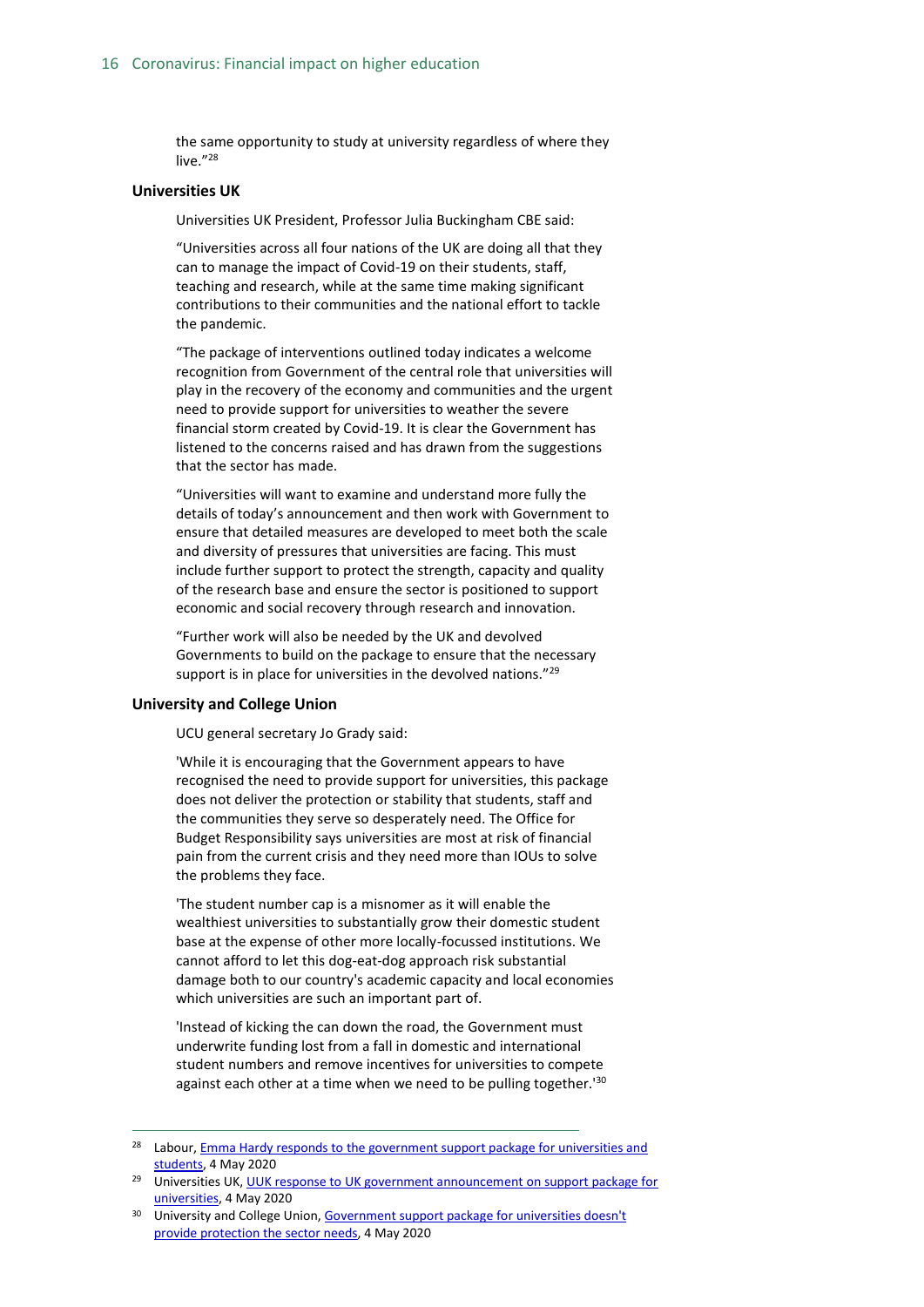Responses have also been made by th[e Russell Group,](https://www.russellgroup.ac.uk/news/russell-group-response-to-government-support-package-for-universities-and-students/?utm_source=R%26I+%28business+communications%29&utm_campaign=2cb94e889e-EMAIL_CAMPAIGN_2019_10_01_02_11_COPY_125&utm_medium=email&utm_term=0_4957411bec-2cb94e889e-102480221&mc_cid=2cb94e889e&mc_eid=ced9d455a1) [MillionPlus,](http://www.millionplus.ac.uk/news/press-releases/millionplus-comment-on-the-government-support-package-for-universities-and-students?utm_source=R%26I+%28business+communications%29&utm_campaign=2cb94e889e-EMAIL_CAMPAIGN_2019_10_01_02_11_COPY_125&utm_medium=email&utm_term=0_4957411bec-2cb94e889e-102480221&mc_cid=2cb94e889e&mc_eid=ced9d455a1) Research [England,](https://re.ukri.org/news-opinions-events/news/accelerated-funding-announced-to-support-institutions/) the [Higher Education Policy Institute,](https://www.hepi.ac.uk/2020/05/04/response-to-the-governments-new-package-of-support-for-higher-education-institutions/?utm_source=R%26I+%28business+communications%29&utm_campaign=2cb94e889e-EMAIL_CAMPAIGN_2019_10_01_02_11_COPY_125&utm_medium=email&utm_term=0_4957411bec-2cb94e889e-102480221&mc_cid=2cb94e889e&mc_eid=ced9d455a1) and the [Sutton Trust.](https://www.suttontrust.com/news-opinion/all-news-opinion/the-sutton-trust-responds-to-the-government-support-package-for-universities-and-students/?utm_source=R%26I+%28business+communications%29&utm_campaign=2cb94e889e-EMAIL_CAMPAIGN_2019_10_01_02_11_COPY_125&utm_medium=email&utm_term=0_4957411bec-2cb94e889e-102480221&mc_cid=2cb94e889e&mc_eid=ced9d455a1)

## <span id="page-16-0"></span>2.2 Support package for research

On 27 June the Government announced a support package for university [research.](https://www.gov.uk/government/publications/support-for-university-research-and-innovation-during-coronavirus-covid-19) This had two elements; **£280 million in additional funding for publicly supported projects** that are due to end in 2020/21 and a mixture of **grants and loans to cover the majority of lost income from international students** and therefore support non-publicly funded research.

- around £280 million government funding will be made available to universities impacted by coronavirus. This will fund extensions to grants, allowing them to continue developing ambitious and innovative research projects, funded through UK Research & Innovation (UKRI) and the National Academies, including supporting researchers' salaries and other research costs like laboratory equipment and fieldwork.
- from this autumn, UK universities will be able to access a series of government grants and long-term, low interest loans covering up to 80% of their income losses caused by an expected decline in international students, ensuring that their crucial research can continue

[Explanatory notes](https://www.gov.uk/government/publications/support-for-university-research-and-innovation-during-coronavirus-covid-19/university-research-support-package-explanatory-notes) published alongside the announcement gave more detail.

The grant extensions will be paid to organisations with UKRI grants that are expected to end in financial year 2020/21. Funding will be paid to organisations pro rata to the value of the original grants.

On the second element the notes say:

Secondly, from the Autumn, government will demonstrate its commitment to research by providing a package of support to research-active universities, consisting of low-interest loans with long pay-back periods, supplemented by a small amount of government grants. In sharing responsibility for the future of science and research with our world-leading university system the government will cover up to 80% of a university's income losses from international students for the academic year 20/21, up to the value of non-publicly funded research activity in that university.

We expect the level of support being provided to go a significant way to addressing reductions in research income. This second part of this package will be targeted towards sustaining research and innovation activity and capacity in universities across the UK so universities will need to demonstrate that funding is being spent on research activity and on sustaining high quality research capacity and capability including, a particular emphasis on STEM research and areas of research typically funded by charities and businesses. This funding will be available to bolster those universities who are taking their own steps to make efficiencies, in line with the rest of the economy, to protect their research bases.

At least **75% of the support will be in loans**. Non-publicly funded research is research funded by businesses and charities and from a university's own income. It will not cover losses from EU Research and Innovation programmes. Losses from any decline in international students will be calculated by comparing numbers in 2020/21 with 2018/19. The Government said: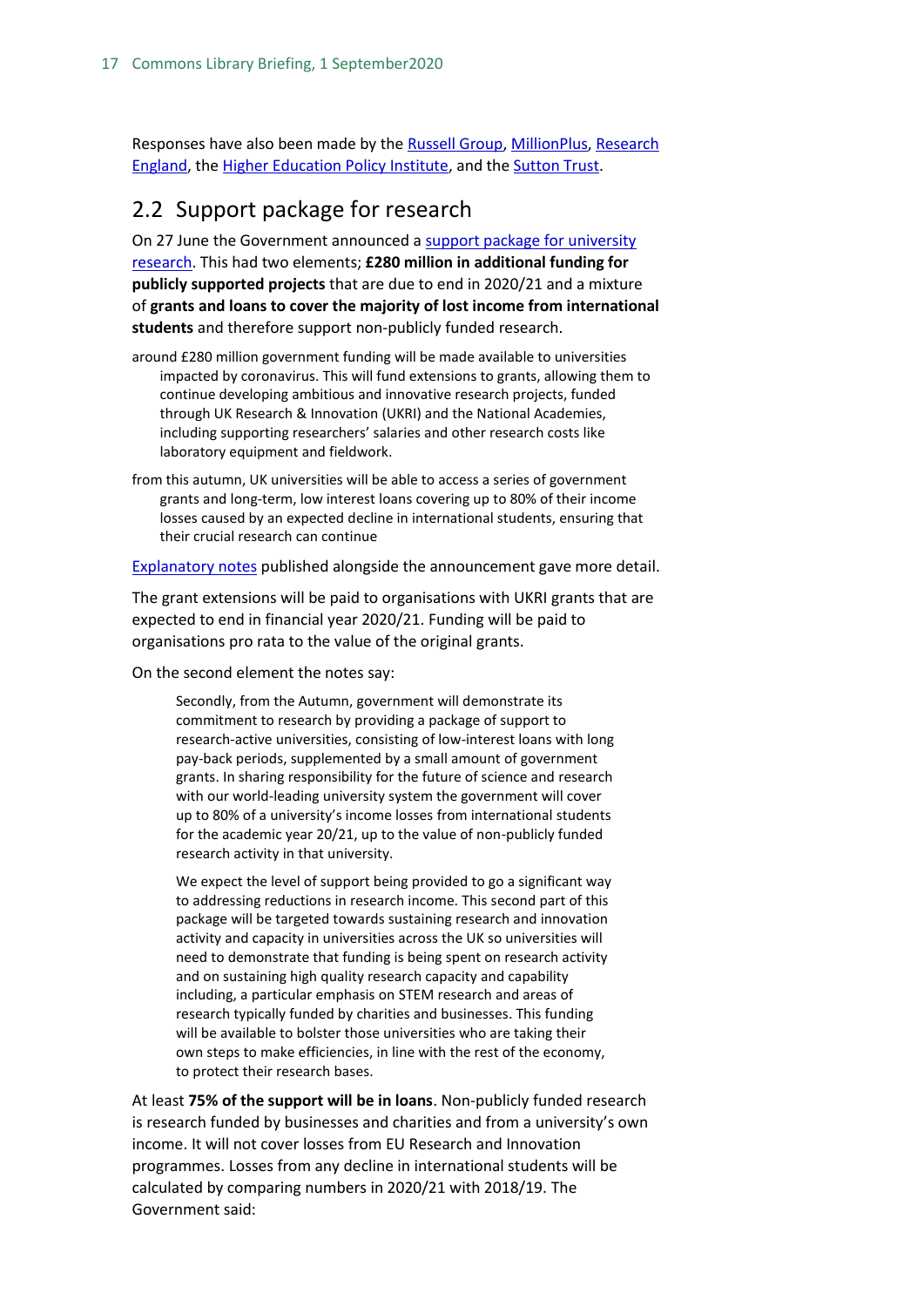The international student metric when combined with the measure of 'non-publicly funded research' is a good proxy for overall Covid-19 losses to research revenue. In return for support, Government will be asking for universities to demonstrate how funds are being utilised to sustain research in areas typically funded by charities and business.

Alongside the package for research funding the Government also announced plans to develop a **restructuring regime for institutions at risk of closure**:

…the Department for Education (DfE) is continuing to work with the Department for Business, Energy and Industrial Strategy (BEIS), Her Majesty's Treasury (HMT) and other government departments to develop a process through which Higher Education providers at risk of closure will be able to apply to government to access a restructuring regime as a last resort. Government will review providers' circumstances and assess the need for restructuring where there is a case to do so. Where action is required, this will come with attached conditions. The government will work with the devolved administrations on this approach. More detail will be made available in due course.

The DfE Restructuring Regime will look to support teaching intensive institutions where there is a case to do so and where intervention is possible and appropriate. The Government recognises the important role that higher education providers make to regional and local economies through the provision of high-quality courses aligned with local, regional and national economic and societal requirements. This will be within scope of the decision making process for intervention. Further detail on the Restructuring Regime will be announced in due course.

Detail of the restructuring regime was published on 16 July i[n Establishment](https://www.gov.uk/government/publications/higher-education-restructuring-regime)  [of a Higher Education Restructuring Regime in Response to COVID-19.](https://www.gov.uk/government/publications/higher-education-restructuring-regime) This is summarised in the briefing paper [Coronavirus: Easing lockdown](https://commonslibrary.parliament.uk/research-briefings/cbp-8932/)  [restrictions in FE and HE in England](https://commonslibrary.parliament.uk/research-briefings/cbp-8932/)

#### Responses to the support package for research

#### **Universities UK**

…

Universities UK Chief Executive Alistair Jarvis said:

This is a timely and welcome acknowledgement from the UK Government of the importance of protecting and supporting research activities and talent as universities weather the financial storm created by the Covid-19 pandemic. University research and innovation will play a key role in driving economic and social recovery and benefitting communities and places across the UK.

We are committed to working with government on the fuller details of this package of loans and grants to ensure that they provide accessible support for university research and innovation across all four nations of the UK.<sup>31</sup>

#### **University Alliance**

<sup>&</sup>lt;sup>31</sup> Universities UK, Universities UK response to government's support package for UK [research jobs,](https://www.universitiesuk.ac.uk/news/Pages/uuk-response-to-government-support-package-for-uk-research-jobs.aspx) 27 June 2020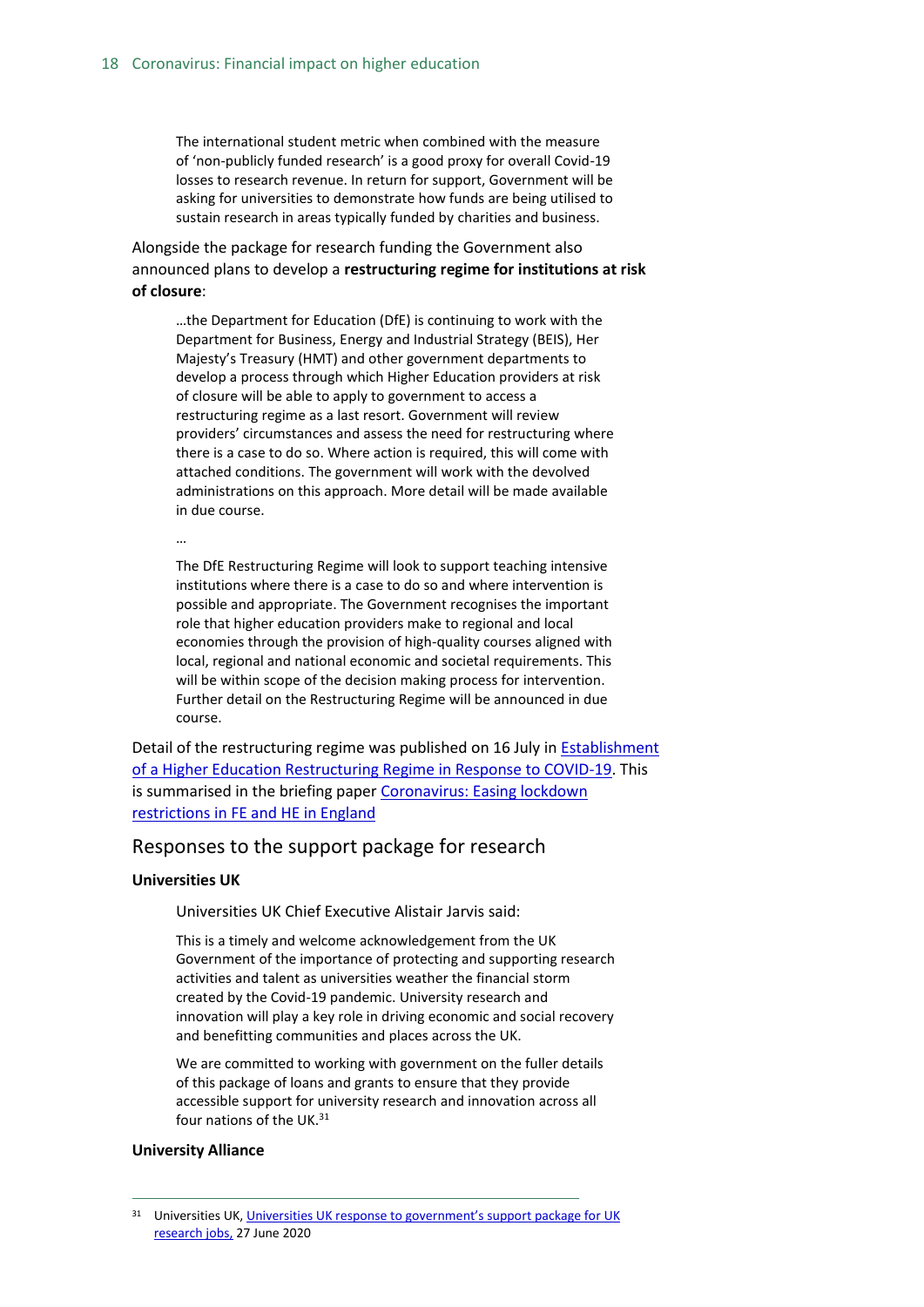Vanessa Wilson, University Alliance CEO said:

Today's announcement is a first step in protecting and enhancing the UK's research base and we look forward to working with the government to develop the details of the support package. It will be important that interventions support a wide range of research and development activities, and the role of innovation and knowledge exchange is not lost.

Alliance universities are already using their knowledge exchange maturity to support businesses to survive, innovate and grow through the post-pandemic recovery and it's vital that this package supports the levelling up agenda across the four nations. $32$ 

A [blog](https://wonkhe.com/blogs/the-bailout-part-ii-new-government-schemes-announced-to-stabilise-university-research/?utm_medium=email&utm_campaign=Wonkhe%20Mondays%20-%2029%20June&utm_content=Wonkhe%20Mondays%20-%2029%20June+CID_638bd234ea013137e07e4f89a12e7ace&utm_source=Email%20marketing%20software&utm_term=takes%20a%20first%20peek) on the Wonkhe website looked at the support package for research and discussed possible ways that the Government could calculate lost international student income, how this support might vary across the sector and the difficulties in estimating how much support might be paid .

## <span id="page-18-0"></span>2.3 R&D Roadmap

On 1 July the Government published it[s R&D Roadmap.](https://www.gov.uk/government/news/government-fires-up-rd-across-the-country-to-cement-the-uk-as-science-superpower) Although not limited to universities or financial support it contained several measures which are aimed at supporting the sector including:

- Restating the commitment to increase UK spending on R&D to 2.4% by 2027
- Increase public funding for R&D to £22 billion per year by 2024/25
- £300 million brought forward to upgrade infrastructure through the World Class Labs scheme for research institutes and universities

At the same time the Government announced that from summer 2021 international students completing a PhD can stay in the UK for three years as part of the new 'graduate route' within the immigration system.

# <span id="page-18-1"></span>2.4 Changes to A-level grading and removal of student number cap

On 13 August students in England received their A levels grades. As public examinations had been cancelled these grades were based on several factors including: centre assessed grades (CAGs), pupil rankings and a computer model or algorithm which took into account the past performance of individual schools. **40% of students were awarded grades lower than their CAGs.** The subsequent protests resulted in a Government U-turn on the method used to calculate grades and on 17 August it was announced that grades would be awarded based on CAGs. $33$  The briefing pape[r A level results in England and the impact on university admissions in](https://commonslibrary.parliament.uk/research-briefings/cbp-8989/)  [2020-21](https://commonslibrary.parliament.uk/research-briefings/cbp-8989/) gives much more detail.

<sup>33</sup> Ofqual[, Statement from Roger Taylor, Chair, Ofqual,](https://www.gov.uk/government/news/statement-from-roger-taylor-chair-ofqual) 17 August 2020

<sup>&</sup>lt;sup>32</sup> University Alliance, University Alliance responds to UK Government research support [package,](https://www.unialliance.ac.uk/2020/06/27/university-alliance-response-to-uk-government-research-support-package/) 27 June 2020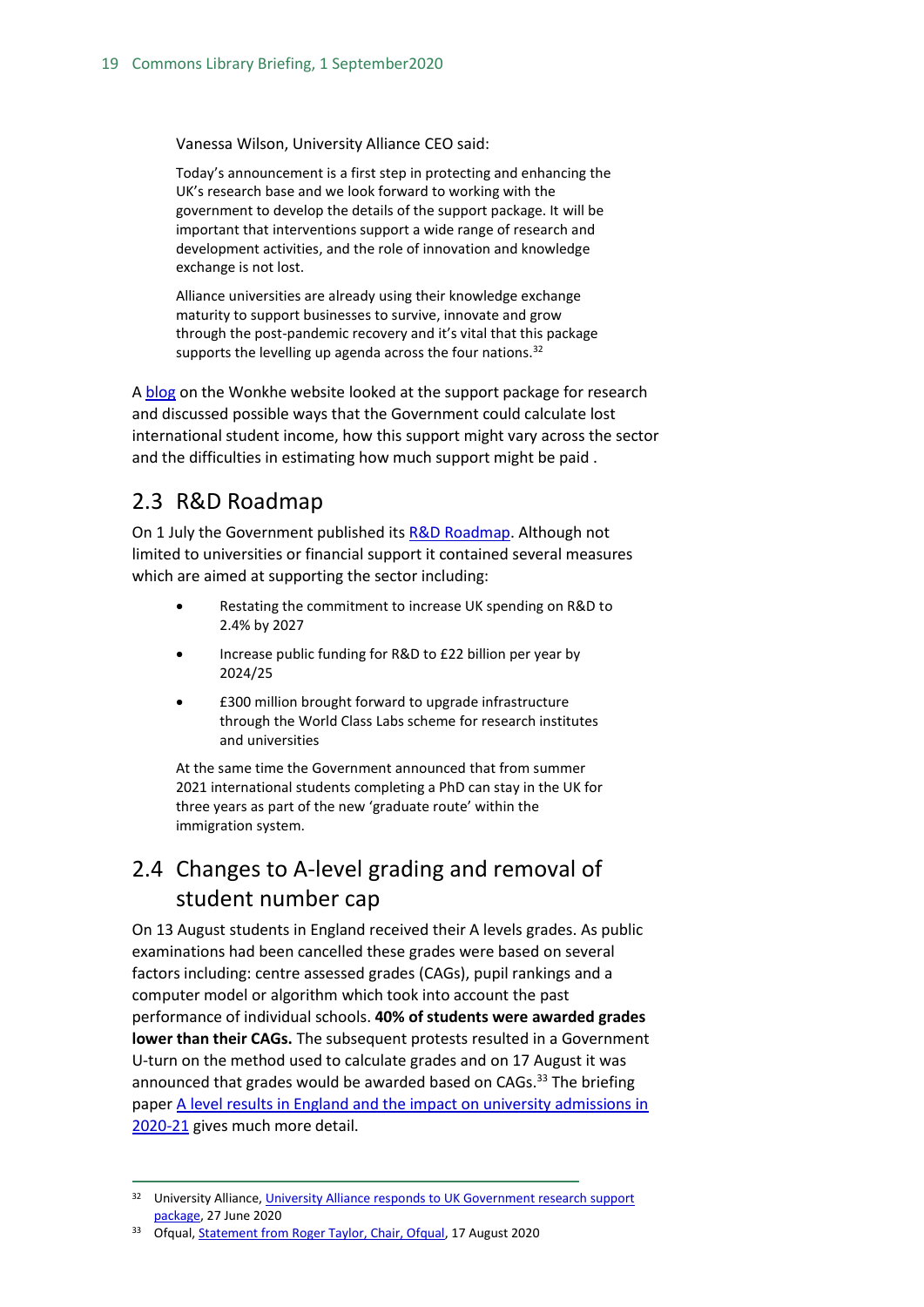The move to CAGs resulted in a jump in the number of higher grades and meant many more students became eligible for places at their first choice provider and on high tariff courses. At the same time as the U-turn on grades the Government also announced that the **temporary cap on student numbers in 2020/21 would be lifted** to give universities more flexibility over higher education places.

The cap was intended to stabilise admissions. Specifically, it was meant to ensure that more prestigious universities did not replace the (expected) loss in international students with home students at the expense of less prestigious institutions. Removing the cap increases the possibility of relatively large falls in home students at some universities. This could put some in financial difficulties as suggested by the  $IFS<sup>34</sup>$  and others.

Universities are said to be lobbying [the Government for a bailout](https://www.timeshighereducation.com/news/english-universities-lobby-bailout-after-levels-fiasco) to help institutions that lose out financially because of the removal of the cap.

The president of Universities UK said in a blog on 25 August: 35

But [last] week's late policy change will also cause a ripple effect across higher education creating a huge problem for many universities in terms of their own position and finances.

These are very good universities with fine reputations and currently secure financial positions. They produce excellent graduates, but have slightly lower entry requirements. Usually they would expect to welcome large number of students through clearing but the late movement of students between institutions as a result of this policy change risks making their financial positions far less secure.

This is piling further pressure on in what was already a very difficult year in the shadow of Covid-19 and its likely impact on international student recruitment.

#### […]

The two factors are now coming together in a perfect storm which could have a catastrophic impact on some very excellent universities.

#### […]

… these universities are staring down the barrel of difficult decisions to reduce their important work. All because of a one-year admissions debacle which could have been avoided – but thankfully can still be addressed.

Government must intervene to protect the vital role of these institutions. Financial support will also be needed to ensure those losing students can maintain capacity for next year – particularly important as we see an uplift in the 18-19 year-old population and in light of increased deferrals.

<sup>34</sup> Institute for Fiscal Studies, Drop in international students would imperil university [finances,](https://www.ifs.org.uk/publications/14805?utm_source=R%26I+%28business+communications%29&utm_campaign=a3c3aa5e92-EMAIL_CAMPAIGN_2019_10_01_02_11_COPY_100&utm_medium=email&utm_term=0_4957411bec-a3c3aa5e92-102480221&mc_cid=a3c3aa5e92&mc_eid=ced9d455a1) 12 April 2020 an[d Will universities need a bailout to survive the Covid-19 crisis?](https://www.ifs.org.uk/publications/14919) 6 July 2020

 $35$  Universities UK, [The grades u-turn caused a ripple effect throughout education](https://www.universitiesuk.ac.uk/blog/Pages/grades-u-turn-ripple-effect-education-could-be-catastrophic-for-unis.aspx) – it could [be catastrophic for unis,](https://www.universitiesuk.ac.uk/blog/Pages/grades-u-turn-ripple-effect-education-could-be-catastrophic-for-unis.aspx) 25 August 2020